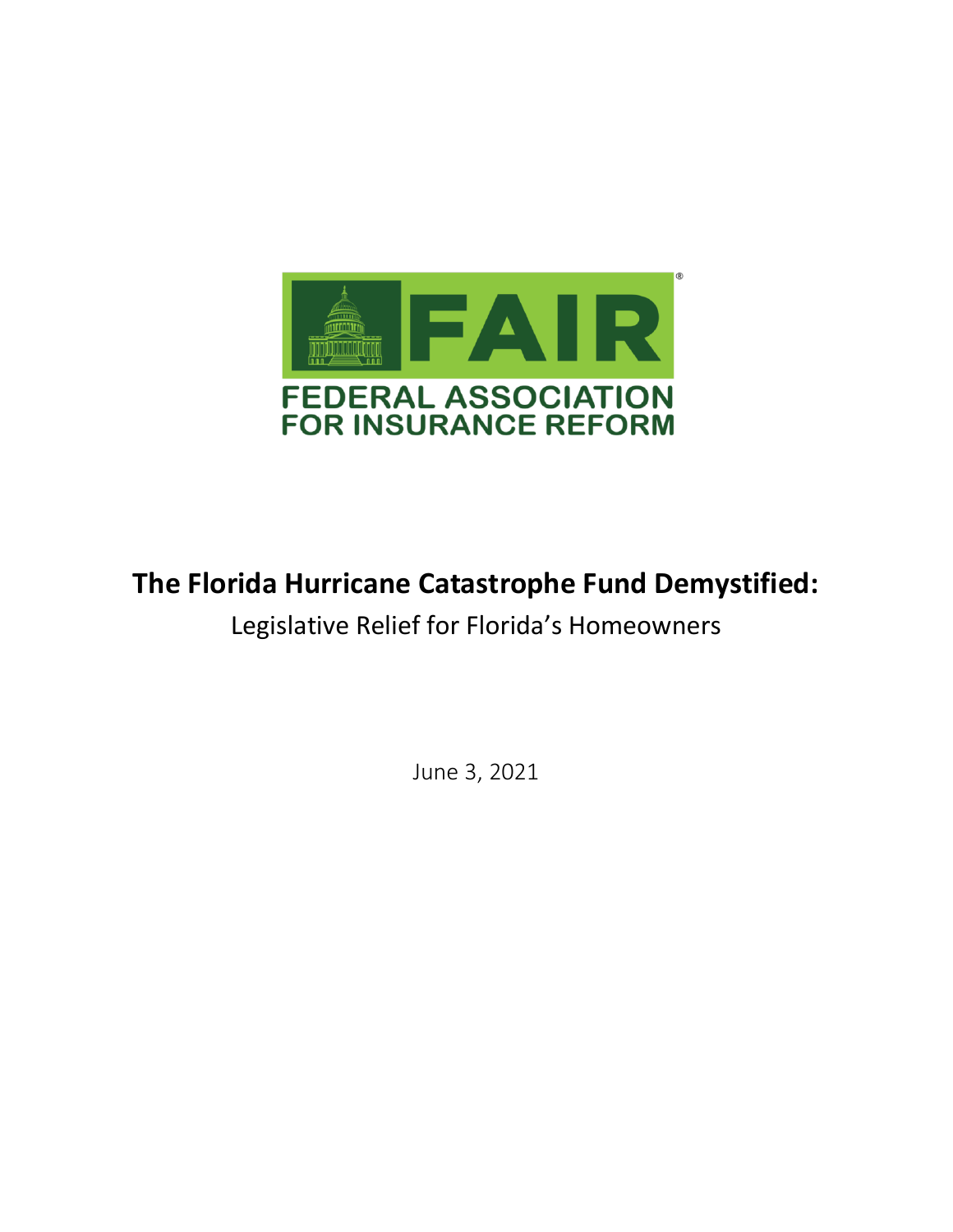| <b>Table of Contents</b>                                                    |
|-----------------------------------------------------------------------------|
|                                                                             |
|                                                                             |
|                                                                             |
| Estimated Rate Impacts Based on Proposed FHCF Legislative Reforms*  6       |
|                                                                             |
|                                                                             |
|                                                                             |
| Key Structural FHCF Items Amended into Florida Statute Between 1995-2020 11 |
|                                                                             |
|                                                                             |
|                                                                             |
|                                                                             |
|                                                                             |
|                                                                             |
|                                                                             |
|                                                                             |
|                                                                             |
|                                                                             |
|                                                                             |
|                                                                             |
|                                                                             |
|                                                                             |
|                                                                             |
|                                                                             |
|                                                                             |
|                                                                             |
|                                                                             |
|                                                                             |
|                                                                             |
|                                                                             |
| 1                                                                           |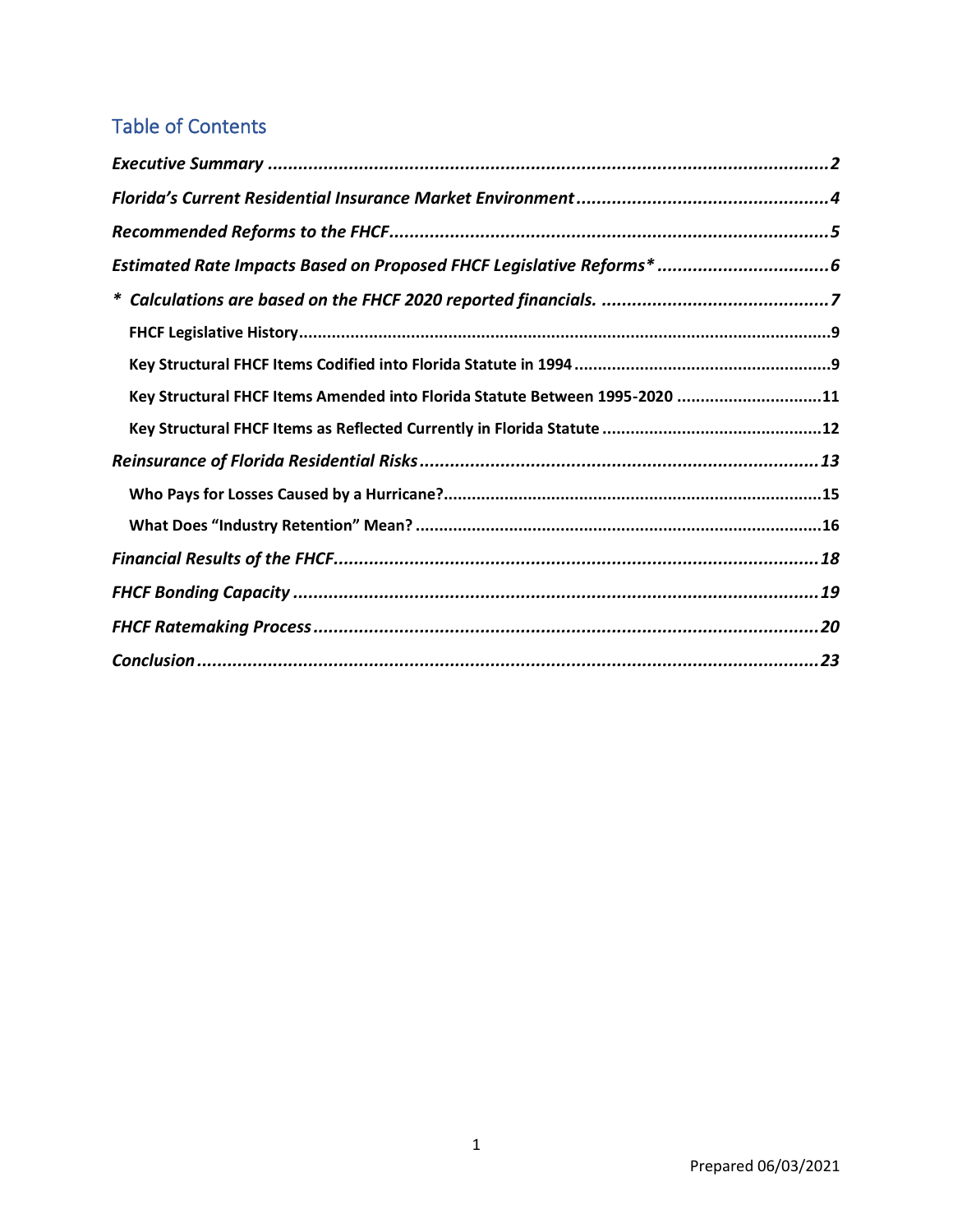The Florida Hurricane Catastrophe Fund, (FHCF) was created in November 1993 during a special session of the Florida legislature. The bill, CS for HB 31-C, passed the Senate by a vote of 27 to 10. It created section 215.555 of the Florida statutes:

*"F.S. 215.555 (1) FINDINGS AND PURPOSE. — The Legislature finds and declares as follows: (a) There is a compelling state interest in maintaining a viable and orderly private sector market for property insurance in this state. To the extent that the private sector is unable to maintain a viable and orderly market for property insurance in this state, state actions to maintain such a viable and orderly market are valid and necessary exercises of the police power."*

In order to achieve the aforementioned "PURPOSE", The Florida Legislature in 1993 provided the FHCF the statutory authority to offer Florida's admitted insurers unlimited reinsurance capacity to achieve and maintain a viable and orderly private sector market for property insurance marketplace. The only limitation to that public reinsurance offering was the capacity had to be commensurate with the FHCF's bonding capacity.

Per the FHCF Claims-Paying Capacity Estimates report dated May 19, 2021, the FHCF has very strong bonding capabilities:

<span id="page-2-0"></span>Executive Summary<br>
The Florida Hurricane Catastrophe Fund, (FHCF)<br>
session of the Florida legislature. The bill, CS for<br>
10. It created section 215.555 of the Florida stat<br>
"F.S. 215.555 (1) FINDINGS AND PURPO<br>
follows: (a "From a credit standpoint, the ability to levy emergency assessments on all property and casualty insurance lines except workers' compensation, medical malpractice, federal flood, and accident and health lines is similar to a statewide sales tax on an essential product with an underlying premium base of \$55.9 billion. The strength of this pledged revenue stream is the primary reason the three major rating agencies – Moody's, Standard & Poor's, and Fitch – rate the FHCF's debt Aa3, AA, and AA, respectively. To put these ratings in perspective, less than 5% of U.S. corporations have ratings in the "AA" category by all three rating agencies."

### **Hurricane Loss Reimbursement History**

The FHCF has paid reimbursements to insurers for their hurricane losses from five hurricane seasons thus far: 1995, 2004, 2005, 2017, and 2018. This chart shows the amounts paid and the number of insurers affected: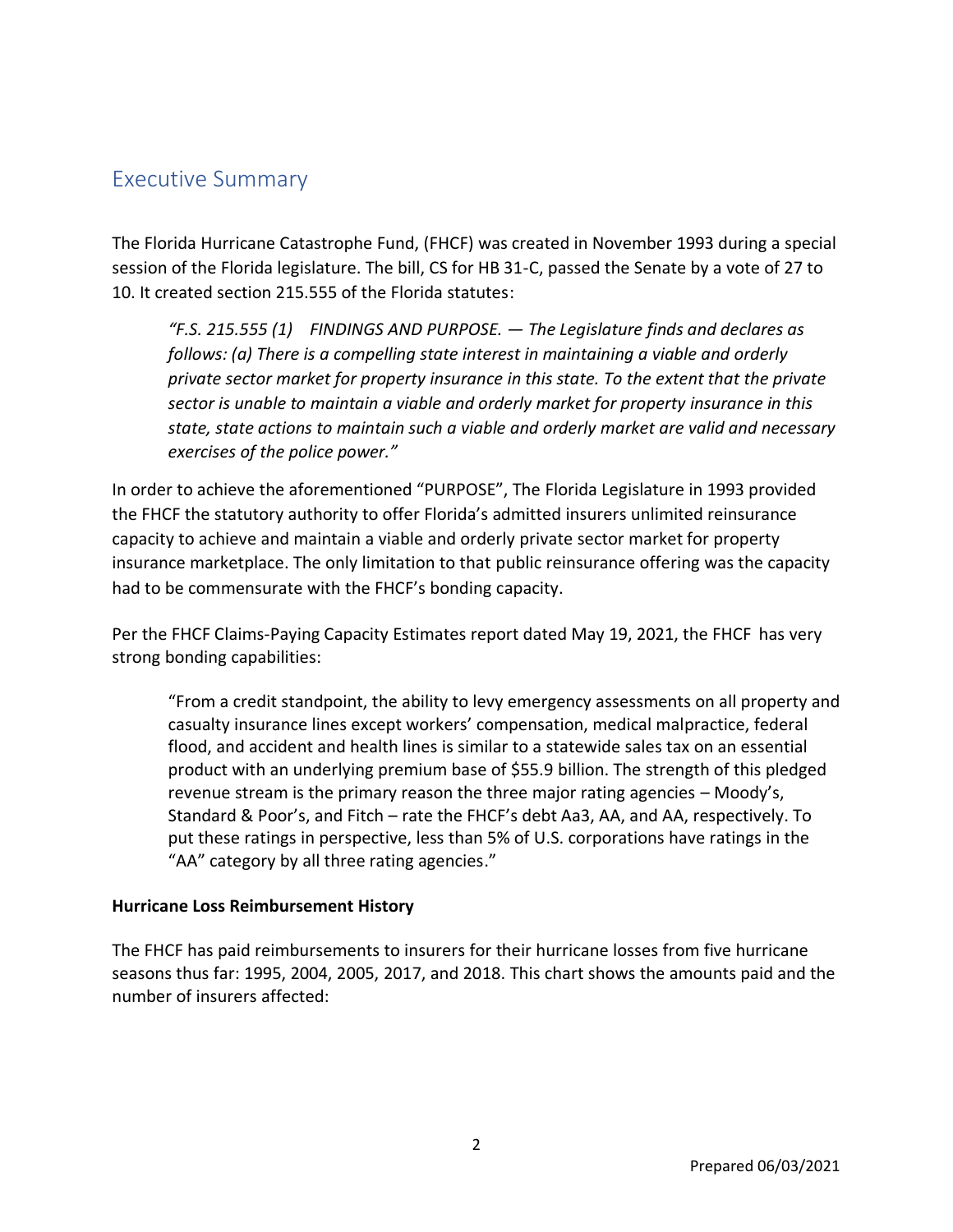| Year     | <b>Covered Events</b>                                                                                                                                                                                                                                                                                                                                                                                                                                                                                                                                                                                                                                                                                                                                                                                                                                                                                                                                                                                                                                                                                                                                                                                                                                                                                                                                                                                                                                                                                                                                                                                                                                                                                     | <b>Number of Insurers</b><br><b>Reimbursed by FHCF</b> | <b>Total FHCF</b><br><b>Reimbursement Paid</b><br>(\$ million) | <b>Projected FHCFUltimate</b><br><b>Total Loss</b><br>(\$ million) |
|----------|-----------------------------------------------------------------------------------------------------------------------------------------------------------------------------------------------------------------------------------------------------------------------------------------------------------------------------------------------------------------------------------------------------------------------------------------------------------------------------------------------------------------------------------------------------------------------------------------------------------------------------------------------------------------------------------------------------------------------------------------------------------------------------------------------------------------------------------------------------------------------------------------------------------------------------------------------------------------------------------------------------------------------------------------------------------------------------------------------------------------------------------------------------------------------------------------------------------------------------------------------------------------------------------------------------------------------------------------------------------------------------------------------------------------------------------------------------------------------------------------------------------------------------------------------------------------------------------------------------------------------------------------------------------------------------------------------------------|--------------------------------------------------------|----------------------------------------------------------------|--------------------------------------------------------------------|
| 1995     | Erin, Opal                                                                                                                                                                                                                                                                                                                                                                                                                                                                                                                                                                                                                                                                                                                                                                                                                                                                                                                                                                                                                                                                                                                                                                                                                                                                                                                                                                                                                                                                                                                                                                                                                                                                                                | 9                                                      | \$13                                                           |                                                                    |
| 2004     | Charley, Frances, Ivan,<br>Jeanne                                                                                                                                                                                                                                                                                                                                                                                                                                                                                                                                                                                                                                                                                                                                                                                                                                                                                                                                                                                                                                                                                                                                                                                                                                                                                                                                                                                                                                                                                                                                                                                                                                                                         | 136                                                    | \$3,860                                                        |                                                                    |
| 2005     | Dennis, Katrina, Wilma                                                                                                                                                                                                                                                                                                                                                                                                                                                                                                                                                                                                                                                                                                                                                                                                                                                                                                                                                                                                                                                                                                                                                                                                                                                                                                                                                                                                                                                                                                                                                                                                                                                                                    | 114                                                    | \$5,536                                                        |                                                                    |
| 2017     | Irma<br>(as of 12/31/2019)                                                                                                                                                                                                                                                                                                                                                                                                                                                                                                                                                                                                                                                                                                                                                                                                                                                                                                                                                                                                                                                                                                                                                                                                                                                                                                                                                                                                                                                                                                                                                                                                                                                                                | 90                                                     | \$3,523                                                        | \$6,000                                                            |
| 2018     | Michael<br>(as of 12/31/2019)                                                                                                                                                                                                                                                                                                                                                                                                                                                                                                                                                                                                                                                                                                                                                                                                                                                                                                                                                                                                                                                                                                                                                                                                                                                                                                                                                                                                                                                                                                                                                                                                                                                                             | 29                                                     | \$839                                                          | \$1,450                                                            |
| 1)<br>4) | The total historical reimbursements and projected future reimbursements from Hurricane Irma<br>and Michael paid out since the creation of the FHCF has been \$16.9 billion, less than the<br>urrent full claims paying capacity of the FHCF.<br>his report recognizes Florida's private reinsurance market has dramatically hardened over the<br>ast several years and as a result recommends a number of moderate structural reforms to the<br>HCF to promote short-term and long-term benefits for Florida's overall economy, real estate<br>narket and insurance rate payers. Implementing the reforms listed below will yield market<br>tability and double-digit decreases in property insurance rate pressure:<br>Remove 25% rapid cash buildup factor; maintain \$17B limit excess \$7.740B Retention.<br>Savings to Consumer \$372,143,669; 3.10% of gross premium; and<br>2) Shift Retention from \$7.740B to \$4.5B Maintain \$17B limit. Savings to Consumer<br>\$187,248,423; 1.56% of gross premium; and<br>3) Add \$3.24B to FHCF \$17B limit; lower retention to \$4.5B. Savings to Consumer<br>\$482,204,808; 4.02% of gross premium; and<br>Eliminate 10% co-participation - add \$1.89B to FHCF \$17B Limit Savings to Consumer<br>\$212,905,033; 1.77% of gross premium.<br>The intent of this report is to provide public policy makers and regulators a high level view of<br>he current market conditions affecting property insurance in our state, and to provide a<br>reater historical and operational understanding of the FHCF to support and quantify the<br>enefits of regularly aligning the FHCF to provide the most effective and stable public<br>einsurance offerings. |                                                        |                                                                |                                                                    |
|          |                                                                                                                                                                                                                                                                                                                                                                                                                                                                                                                                                                                                                                                                                                                                                                                                                                                                                                                                                                                                                                                                                                                                                                                                                                                                                                                                                                                                                                                                                                                                                                                                                                                                                                           |                                                        |                                                                |                                                                    |
|          |                                                                                                                                                                                                                                                                                                                                                                                                                                                                                                                                                                                                                                                                                                                                                                                                                                                                                                                                                                                                                                                                                                                                                                                                                                                                                                                                                                                                                                                                                                                                                                                                                                                                                                           |                                                        |                                                                |                                                                    |
|          |                                                                                                                                                                                                                                                                                                                                                                                                                                                                                                                                                                                                                                                                                                                                                                                                                                                                                                                                                                                                                                                                                                                                                                                                                                                                                                                                                                                                                                                                                                                                                                                                                                                                                                           | 3                                                      |                                                                |                                                                    |

- 1) Remove 25% rapid cash buildup factor; maintain \$17B limit excess \$7.740B Retention. Savings to Consumer \$372,143,669; 3.10% of gross premium; and
- 2) Shift Retention from \$7.740B to \$4.5B Maintain \$17B limit. Savings to Consumer \$187,248,423; 1.56% of gross premium; and
- 3) Add \$3.24B to FHCF \$17B limit; lower retention to \$4.5B. Savings to Consumer \$482,204,808; 4.02% of gross premium; and
- 4) Eliminate 10% co-participation add \$1.89B to FHCF \$17B Limit Savings to Consumer \$212,905,033; 1.77% of gross premium.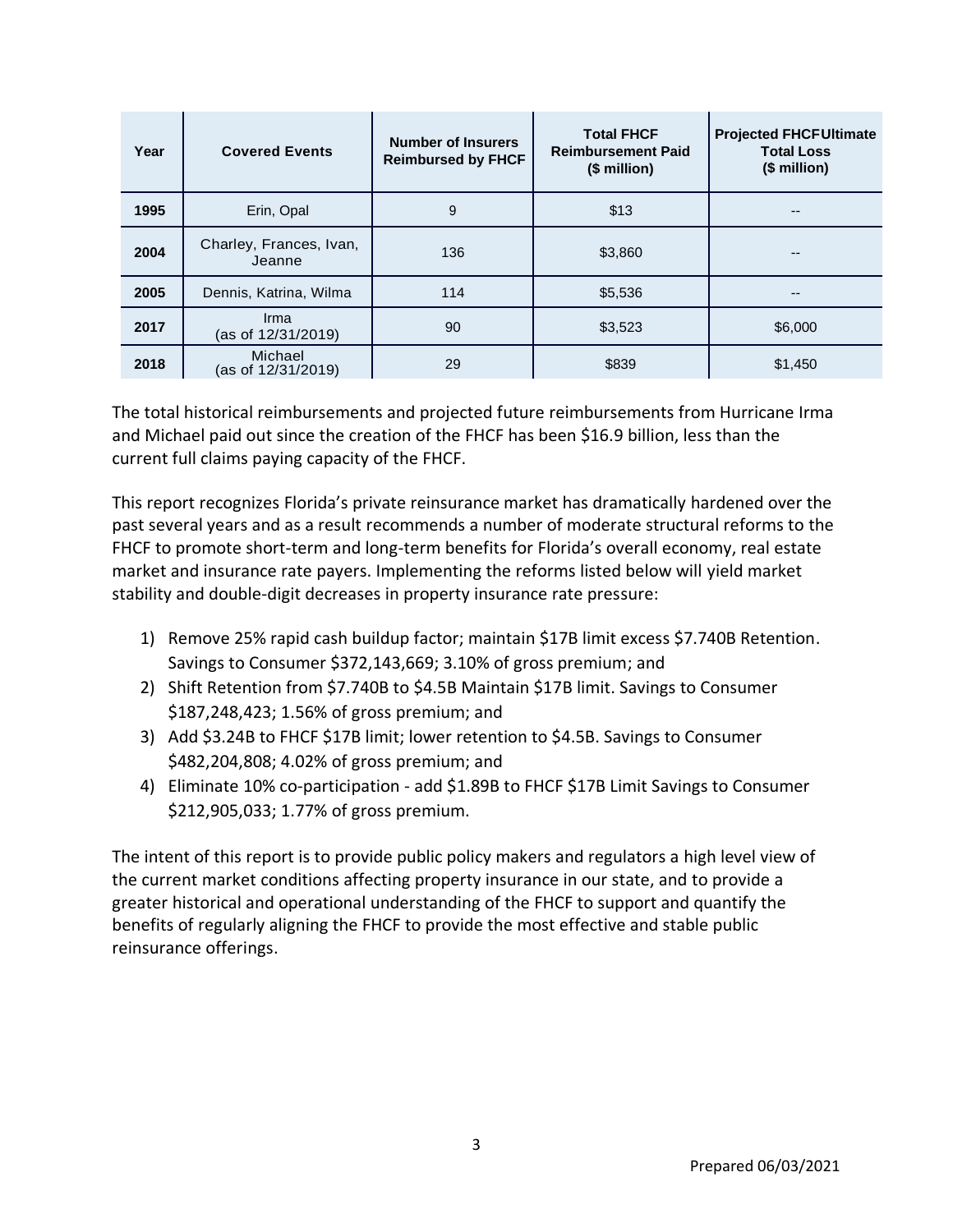<span id="page-4-0"></span>Florida's Current Residential Insurance Market Environment<br>Florida's residential insurers have posted billions of dollars of underwriting loss<br>the years. The cost drivers adversely impacting Florida's insurance market incl Florida's residential insurers have posted billions of dollars of underwriting losses over the past five years. The cost drivers adversely impacting Florida's insurance market include the unexpected increases in the frequency of catastrophe and non-catastrophe weather events. Additionally, soft and hard fraud claims mining techniques being deployed by a growing number of third-party individuals. A large portion of those claims expenses are ultimately ceded to the reinsurance industry, which has resulted in restricted reinsurance capacity for Florida's insurers. Moreover, the reinsurance capacity that is available, is being offered at increasingly higher premium levels. Consequently, Florida insurers have experienced adverse reserve development and erosion of policyholder surplus (net worth). In an attempt to increase policyholder surplus (net worth) and maintain the required risk-based capital levels, many Florida insurers have tried to secure debt capital to sustain their business operations. Residential insurers continue to experience adverse loss developments, deteriorating financial positions, and limited availability to debt capital at very high rates of interest.

There are three fundamental problems facing Florida's residential market:

- 1) The short-term need to preserve and improve policyholder surplus (net worth); and
- 2) The long-term need to dedicate appropriate resources to investigate and prosecute soft and hard fraud claim schemes; and
- 3) The long-term need to reform the self-interested financial gamesmanship out of the claims and litigation process.

While combating fraud and improving the claims and litigation environment are critical to the long-term sustainability and affordability of Florida's residential insurance market, this paper focuses on reforming the Florida Hurricane Catastrophe Fund (FHCF) to provide immediate financial relief to Florida's insureds. It is important to note that the largest expense to Florida's insurers is its cost of reinsurance and those costs are ultimately borne by Florida's insureds.

Florida has a long history of amending the statutes that form the structure of the FHCF to ensure a stable and adequate supply of reinsurance capacity for Florida's admitted insurers. This white paper recommends and quantifies the benefits of legislative reforms, provides a historical account, explains the ratemaking process, and quantifies the cost differential between the private reinsurance market and the reinsurance capacity provided by the FHCF.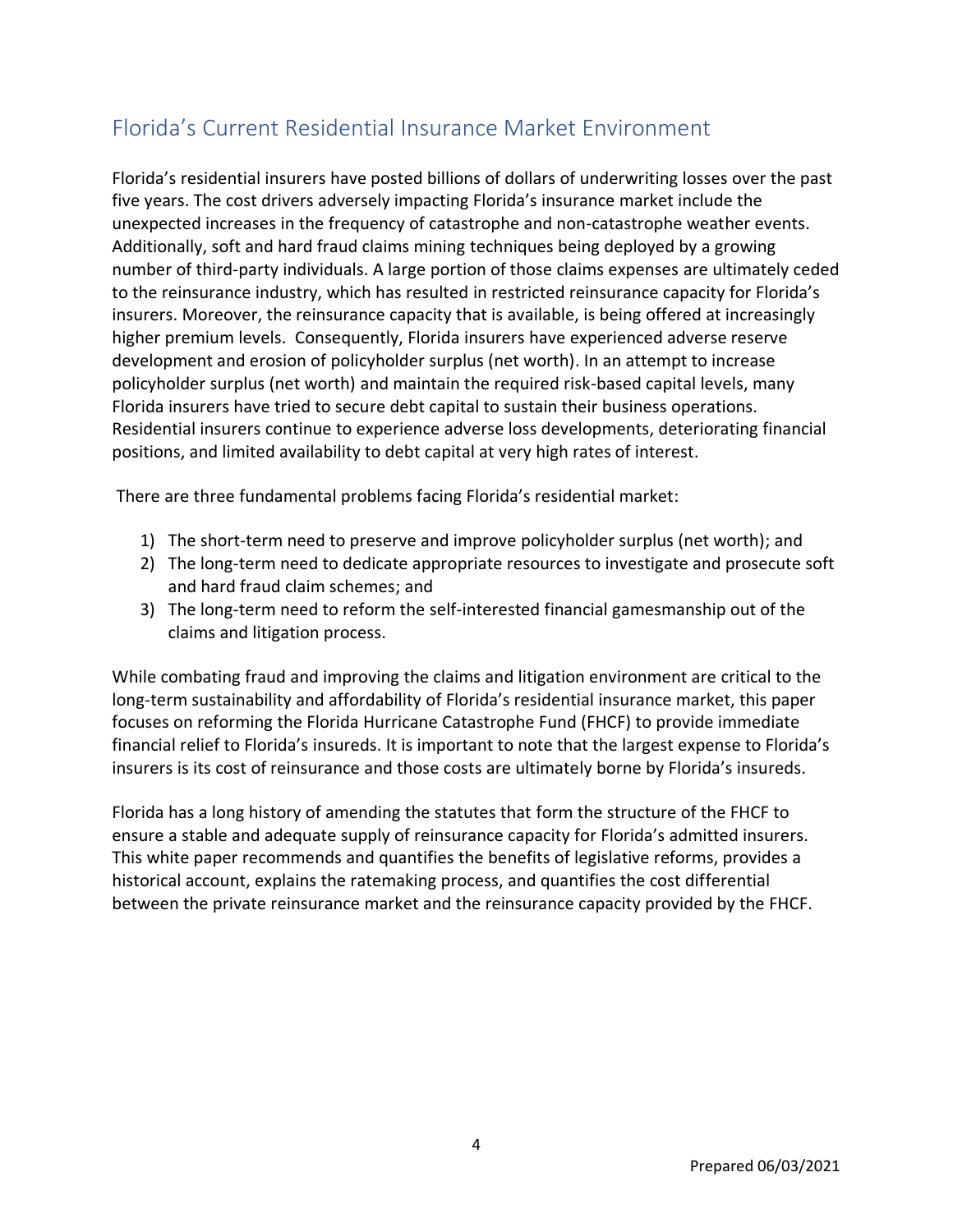The reinsurance problems faced by insurers writing homeowners business in Florida today are:

- Reinsurance below the FHCF retention is expensive.
- Aggregate reinsurance is generally unavailable.
- Cascading catastrophe reinsurance is generally unavailable.
- Reinsurance for third and fourth events is expensive.

These problems could be addressed by amending the FHCF statute in two ways:

- Reduce the industry retention to \$4.5 billion the level it was in 2005.
- Return to FHCF to providing the aggregate loss protection it originally provided by eliminating the language in the current law which requires a company's full FHCF retention to be used in two separate hurricanes before the coverage drops down.

Additional changes to the FHCF statute should include:

- Eliminate the required rapid cash buildup factor which increases FHCH premium by 25% (a cost savings of over \$200 million).
- Repeal the 10% reimbursement for loss adjustment expense and provide that the FHCF will reimburse participating insurers for 100% of loss adjustment expense (this provision was in the original FHCF statute).
- Eliminate any reference to "actual claims-paying capacity" when describing the limit offered by the FHCF to make it clear that the FHCF is required to pay a sum certain each contract year.
- Make it clear that the FHCF's assessment authority is separate from and independent of its ability to issue bonds.
- Repeal the authority of the FHCF to purchase reinsurance.
- Prohibit the FHCF from "grossing up" coverage selections and clarify that the FHCF is not required to sell the maximum statutory limit.
- <span id="page-5-0"></span>Recommended Reforms to the FHCF<br>
The reinsurance problems faced by insurers write<br>
Reinsurance below the FHCF retention is<br>  $\bullet$  Reinsurance below the FHCF retention is<br>  $\bullet$  Reinsurance for third and fourth events is gene • Repeal the statutory exclusions for hurricane claims that result from loss assessments, bad faith awards, or amounts paid under liability coverages. Those exclusions are not present in most private reinsurance contracts and, to the extent possible FHCF coverage was originally intended to mirror the coverage provided by the private reinsurance market.

**These changes would reduce the total reinsurance costs paid by Florida insurers and those savings would, under current law, be passed on to insureds, in the first required annual rate filing made subsequent to the effective date of the adopted reforms.**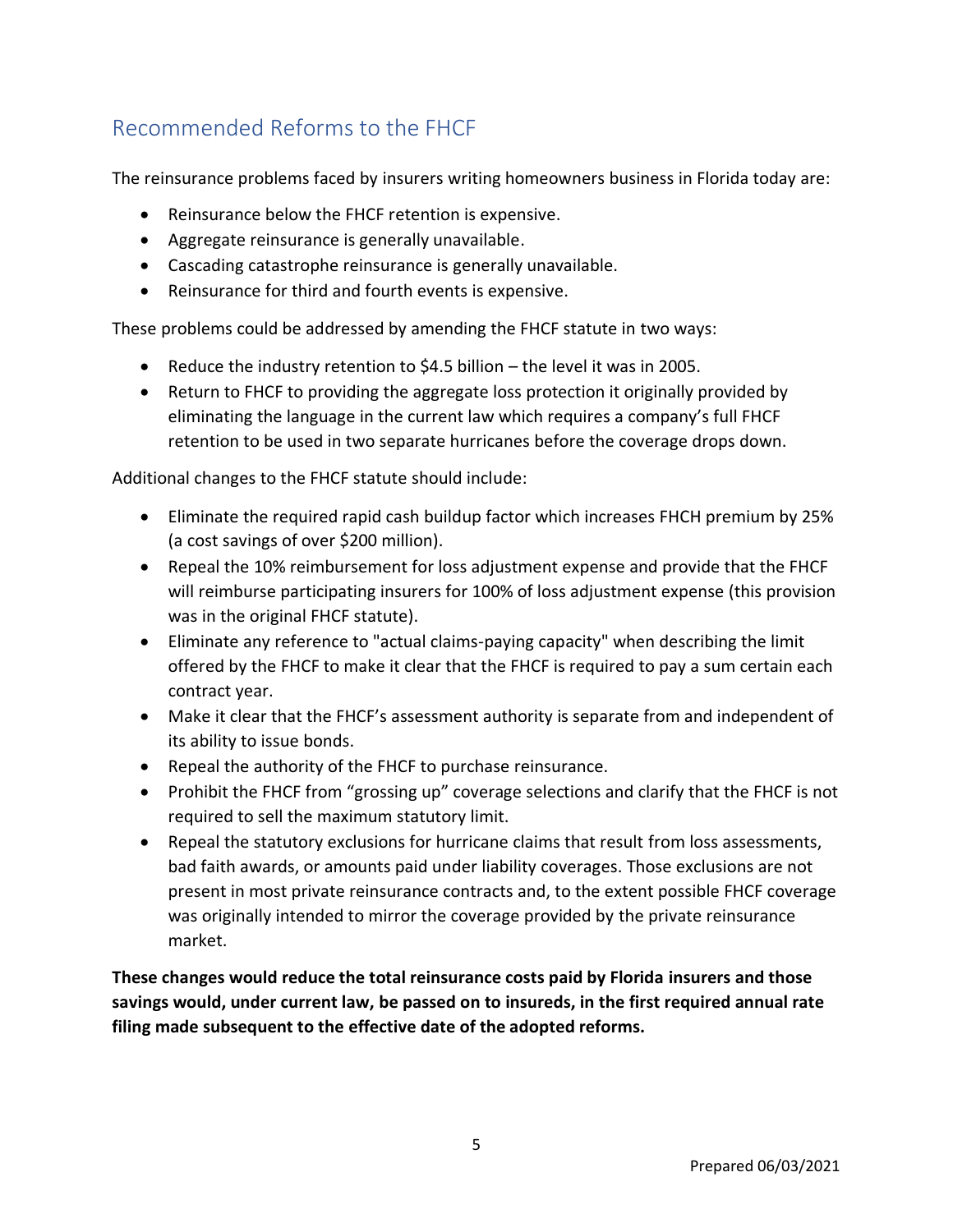<span id="page-6-0"></span>

| 1) Rapid Cash Buildup Removal                                                                                                                                                                                                                                      | Limit          | Retention     | % Plc. | <b>ROL</b>                     |
|--------------------------------------------------------------------------------------------------------------------------------------------------------------------------------------------------------------------------------------------------------------------|----------------|---------------|--------|--------------------------------|
| As-if 90% Level - wRapid Cash                                                                                                                                                                                                                                      | 18,888,888,889 | 7,740,000,000 | 90.0%  | 7.02%                          |
| As-if 90% Level - xRapid Cash                                                                                                                                                                                                                                      | 18,888,888,889 | 7,740,000,000 | 90.0%  | 5.61%                          |
| FHCF Chg.                                                                                                                                                                                                                                                          |                |               |        | (238, 544, 092)                |
| Open Market Chg.                                                                                                                                                                                                                                                   |                |               |        |                                |
|                                                                                                                                                                                                                                                                    |                |               |        | (238, 544, 092)                |
| Premium Savings at 35.9% premium expense factor<br>Rate Impact on \$12B Residential HO Premium Base                                                                                                                                                                |                |               |        | (372, 143, 669)<br>$-3.10%$    |
|                                                                                                                                                                                                                                                                    |                |               |        |                                |
| Shift Retention from \$7.740B to \$4.5B Maintain \$17B limit Savings to Consumer \$187,248,423; 1.56% of                                                                                                                                                           |                |               |        |                                |
| gross premium                                                                                                                                                                                                                                                      |                |               |        |                                |
| 2) Shift Retention from \$7.740B to \$4.5B                                                                                                                                                                                                                         | Limit          | Retention     | % Plc. | <b>ROL</b>                     |
| As-if 90% Level - wRapid Cash                                                                                                                                                                                                                                      | 18,888,888,889 | 7,740,000,000 | 90.0%  | 7.02%                          |
| As-if 90% Level - wRC / 4.5B Ret.<br>FHCF Chg.                                                                                                                                                                                                                     | 18,888,888,889 | 4,500,000,000 | 90.0%  | 9.34%<br>395,674,087           |
| Open Market Chg.                                                                                                                                                                                                                                                   |                |               |        | (515, 700, 326)                |
| \$                                                                                                                                                                                                                                                                 |                |               |        | (120, 026, 239)                |
| Premium Savings at 35.9% premium expense factor                                                                                                                                                                                                                    |                |               |        | (187, 248, 423)                |
| Rate Impact on \$12B Residential HO Premium Base                                                                                                                                                                                                                   |                |               |        | $-1.56%$                       |
|                                                                                                                                                                                                                                                                    |                |               |        |                                |
| Add \$3.24B to FHCF \$17B limit; lower retention to \$4.5B<br>Savings to Consumer \$482,204,808; 4.02% of gross premium                                                                                                                                            |                |               |        |                                |
|                                                                                                                                                                                                                                                                    | Limit          | Retention     | % Plc. | <b>ROL</b>                     |
|                                                                                                                                                                                                                                                                    | 18,888,888,889 | 7,740,000,000 | 90.0%  | 7.02%                          |
|                                                                                                                                                                                                                                                                    | 22,128,888,889 | 4,500,000,000 | 90.0%  | 8.51%                          |
|                                                                                                                                                                                                                                                                    |                |               |        |                                |
|                                                                                                                                                                                                                                                                    |                |               |        | 501,922,449<br>(811, 015, 731) |
|                                                                                                                                                                                                                                                                    |                |               |        | (309,093,282)                  |
| 3) Shift Retention / Expand Limit<br>As-if 90% Level - wRapid Cash<br>As-if 90% Level - wRC / +3.24B@90% / 4.5B Ret.<br>FHCF Chg.<br>Open Market Chg.<br>\$<br>Premium Savings at 35.9% premium expense factor<br>Rate Impact on \$12B Residential HO Premium Base |                |               |        | (482, 204, 808)<br>$-4.02%$    |

| 2) Shift Retention from \$7.740B to \$4.5B       | Limit          | Retention     | % Plc. | <b>ROL</b>      |
|--------------------------------------------------|----------------|---------------|--------|-----------------|
| As-if 90% Level - wRapid Cash                    | 18,888,888,889 | 7,740,000,000 | 90.0%  | 7.02%           |
| As-if 90% Level - wRC / 4.5B Ret.                | 18,888,888,889 | 4,500,000,000 | 90.0%  | 9.34%           |
| FHCF Chg.                                        |                |               |        | 395,674,087     |
| Open Market Chg.                                 |                |               |        | (515, 700, 326) |
|                                                  |                |               |        | (120, 026, 239) |
| Premium Savings at 35.9% premium expense factor  |                |               |        | (187, 248, 423) |
| Rate Impact on \$12B Residential HO Premium Base |                |               |        | $-1.56%$        |

### Add \$3.24B to FHCF \$17B limit; lower retention to \$4.5B

### Savings to Consumer \$482,204,808; 4.02% of gross premium

| 3) Shift Retention / Expand Limit                | Limit          | Retention     | % Plc. | <b>ROL</b>      |
|--------------------------------------------------|----------------|---------------|--------|-----------------|
| As-if 90% Level - wRapid Cash                    | 18,888,888,889 | 7,740,000,000 | 90.0%  | 7.02%           |
| As-if 90% Level - wRC / +3.24B@90% / 4.5B Ret.   | 22,128,888,889 | 4,500,000,000 | 90.0%  | 8.51%           |
| FHCF Chg.                                        |                |               |        | 501,922,449     |
| Open Market Chg.                                 |                |               |        | (811, 015, 731) |
|                                                  |                |               |        | (309,093,282)   |
| Premium Savings at 35.9% premium expense factor  |                |               |        | (482, 204, 808) |
| Rate Impact on \$12B Residential HO Premium Base |                |               |        | $-4.02%$        |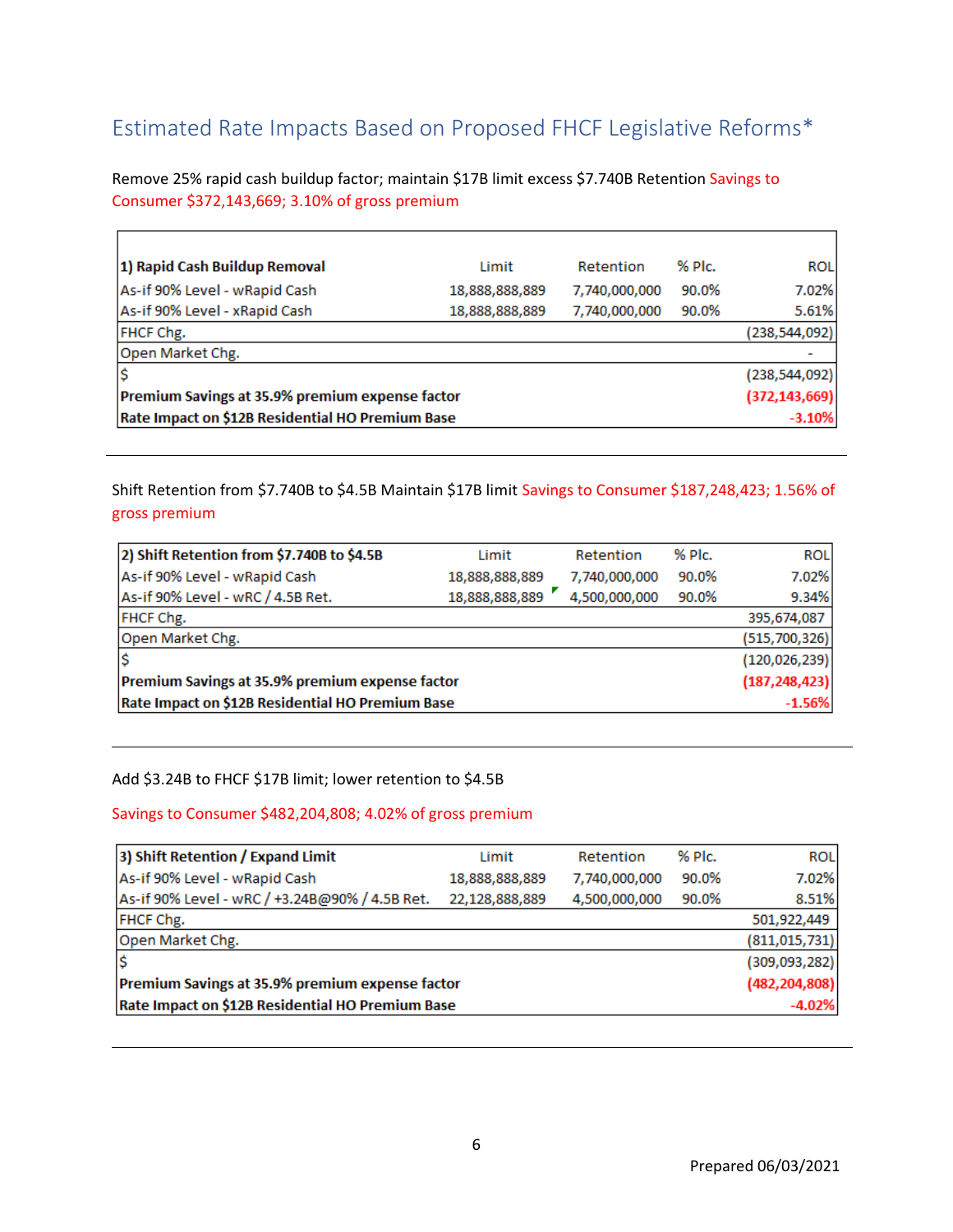### Savings to Consumer \$212,905,033; 1.77% of gross premium

| 4) Eliminate Co-Participation - Limit at 100%                                                                                                                                                                                                                                                                    |                                  | Limit          | Retention               | % Plc. | <b>ROL</b>                   |
|------------------------------------------------------------------------------------------------------------------------------------------------------------------------------------------------------------------------------------------------------------------------------------------------------------------|----------------------------------|----------------|-------------------------|--------|------------------------------|
| As-if 90% Level - wRapid Cash                                                                                                                                                                                                                                                                                    |                                  | 18,888,888,889 | 7,740,000,000           | 90.0%  | 7.02%                        |
| As-if 100% Level - wRapid Cash                                                                                                                                                                                                                                                                                   |                                  | 18,888,888,889 | 7,740,000,000           | 100.0% | 7.02%                        |
| FHCF Chg.                                                                                                                                                                                                                                                                                                        |                                  |                |                         |        | 132,524,496                  |
| Open Market Chg.                                                                                                                                                                                                                                                                                                 |                                  |                |                         |        | (268,996,622)                |
|                                                                                                                                                                                                                                                                                                                  |                                  |                |                         |        | (136, 472, 126)              |
| Premium Savings at 35.9% premium expense factor<br>Rate Impact on \$12B Residential HO Premium Base                                                                                                                                                                                                              |                                  |                |                         |        | (212, 905, 033)<br>$-1.77%$  |
|                                                                                                                                                                                                                                                                                                                  |                                  |                |                         |        |                              |
| Implement All Suggested Changes Combined; Additional Limit Provided: \$5,128,888,889 Savings to<br>Consumer \$1,336,187,862; 11.13% of gross premium                                                                                                                                                             |                                  |                |                         |        |                              |
|                                                                                                                                                                                                                                                                                                                  |                                  |                |                         |        |                              |
| 5) Implement All Changes Combined                                                                                                                                                                                                                                                                                |                                  | Limit          | Retention               | % Plc. | <b>ROL</b>                   |
| As-if 90% Level - wRapid Cash                                                                                                                                                                                                                                                                                    |                                  | 18,888,888,889 | 7,740,000,000           | 90.0%  | 7.02%                        |
| As-if 100% Level / 4.5B/ +3.24B / xRC                                                                                                                                                                                                                                                                            |                                  | 22,128,888,889 | 4,500,000,000           | 100.0% | 6.81%                        |
| FHCF Chg.                                                                                                                                                                                                                                                                                                        |                                  |                |                         |        | 313,628,792                  |
| Open Market Chg.<br>Ś                                                                                                                                                                                                                                                                                            |                                  |                |                         |        | (1, 170, 125, 212)           |
|                                                                                                                                                                                                                                                                                                                  |                                  |                |                         |        | (856, 496, 419)              |
|                                                                                                                                                                                                                                                                                                                  |                                  |                |                         |        |                              |
| Premium Savings at 35.9% premium expense factor<br>Rate Impact on \$12B Residential HO Premium Base<br>Calculations are based on the FHCF 2020 reported financials.                                                                                                                                              |                                  |                |                         |        | (1,336,187,862)<br>$-11.13%$ |
|                                                                                                                                                                                                                                                                                                                  |                                  |                |                         |        |                              |
|                                                                                                                                                                                                                                                                                                                  |                                  |                | <b>Variable</b>         |        |                              |
|                                                                                                                                                                                                                                                                                                                  | <b>Category of Expected</b>      |                |                         |        |                              |
|                                                                                                                                                                                                                                                                                                                  | <b>Expenses</b>                  |                | <b>Expense</b>          |        |                              |
|                                                                                                                                                                                                                                                                                                                  | <b>Commissions</b>               |                | <b>Loading</b><br>24.9% |        |                              |
|                                                                                                                                                                                                                                                                                                                  | <b>Other Acquisition Costs</b>   |                | 0.1%                    |        |                              |
|                                                                                                                                                                                                                                                                                                                  | <b>General Expenses</b>          |                | 0.3%                    |        |                              |
|                                                                                                                                                                                                                                                                                                                  | <b>Premium Taxes</b>             |                | 1.8%                    |        |                              |
|                                                                                                                                                                                                                                                                                                                  | <b>Misc. Licenses &amp; Fees</b> |                | 0.0%                    |        |                              |
| ∗<br>Note: The 35.9% premium expense factor to calculate the estimated premium savings: The net cost of<br>reinsurance is a fixed expense. To calculate the impact to total premium written, the net cost of<br>reinsurance must be adjusted by the variable expense components which are estimated to be 35.9%: | <b>Profit &amp; Contingency</b>  |                | 4.2%                    |        |                              |
|                                                                                                                                                                                                                                                                                                                  | <b>Other Expenses</b>            |                | 4.6%                    |        |                              |

<span id="page-7-0"></span>

| 5) Implement All Changes Combined                | Limit          | Retention     | % Plc. | <b>ROL</b>         |
|--------------------------------------------------|----------------|---------------|--------|--------------------|
| As-if 90% Level - wRapid Cash                    | 18,888,888,889 | 7,740,000,000 | 90.0%  | 7.02%              |
| As-if 100% Level / 4.5B/ +3.24B / xRC            | 22,128,888,889 | 4,500,000,000 | 100.0% | 6.81%              |
| FHCF Chg.                                        |                |               |        | 313,628,792        |
| Open Market Chg.                                 |                |               |        | (1, 170, 125, 212) |
|                                                  |                |               |        | (856, 496, 419)    |
| Premium Savings at 35.9% premium expense factor  |                |               |        | (1,336,187,862)    |
| Rate Impact on \$12B Residential HO Premium Base |                |               |        | $-11.13%$          |

| <b>Category of Expected</b><br><b>Expenses</b> | <b>Variable</b><br><b>Expense</b><br><b>Loading</b> |
|------------------------------------------------|-----------------------------------------------------|
| <b>Commissions</b>                             | 24.9%                                               |
| <b>Other Acquisition Costs</b>                 | 0.1%                                                |
| <b>General Expenses</b>                        | 0.3%                                                |
| <b>Premium Taxes</b>                           | 1.8%                                                |
| <b>Misc. Licenses &amp; Fees</b>               | 0.0%                                                |
| <b>Profit &amp; Contingency</b>                | 4.2%                                                |
| <b>Other Expenses</b>                          | 4.6%                                                |
| <b>Total Current Cost</b>                      | 35.9%                                               |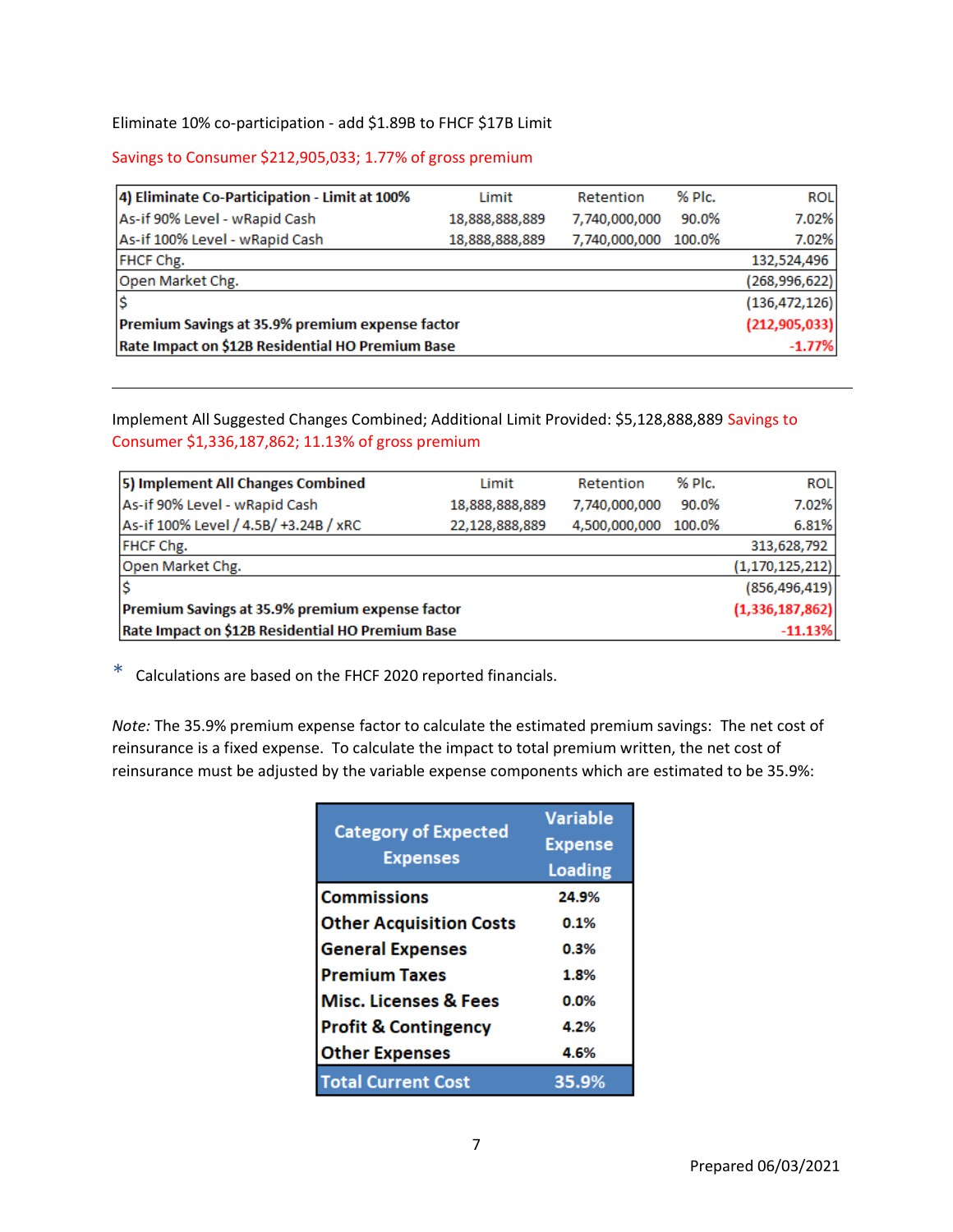Florida Hurricane Catastrophe Fund<br>The Florida Hurricane Catastrophe Fund (FHCF)<br>Teinsurance for hurricane losses to the 165 insur<br>10% of the FHCF capacity) that write personal resions are<br>FHCF collects over \$1 billion in The Florida Hurricane Catastrophe Fund (FHCF) – a tax-exempt trust fund that provides reinsurance for hurricane losses to the 165 insurers (including Citizens which purchases about 10% of the FHCF capacity) that write personal residential insurance coverage in Florida. The FHCF collects over \$1 billion in annual reinsurance premium from the insurers that write personal residential coverage in the state of Florida and, in the event of a major loss, can levy an assessment on all property and casualty insurance policies written in Florida except those that provide coverage for workers compensation or medical malpractice claims.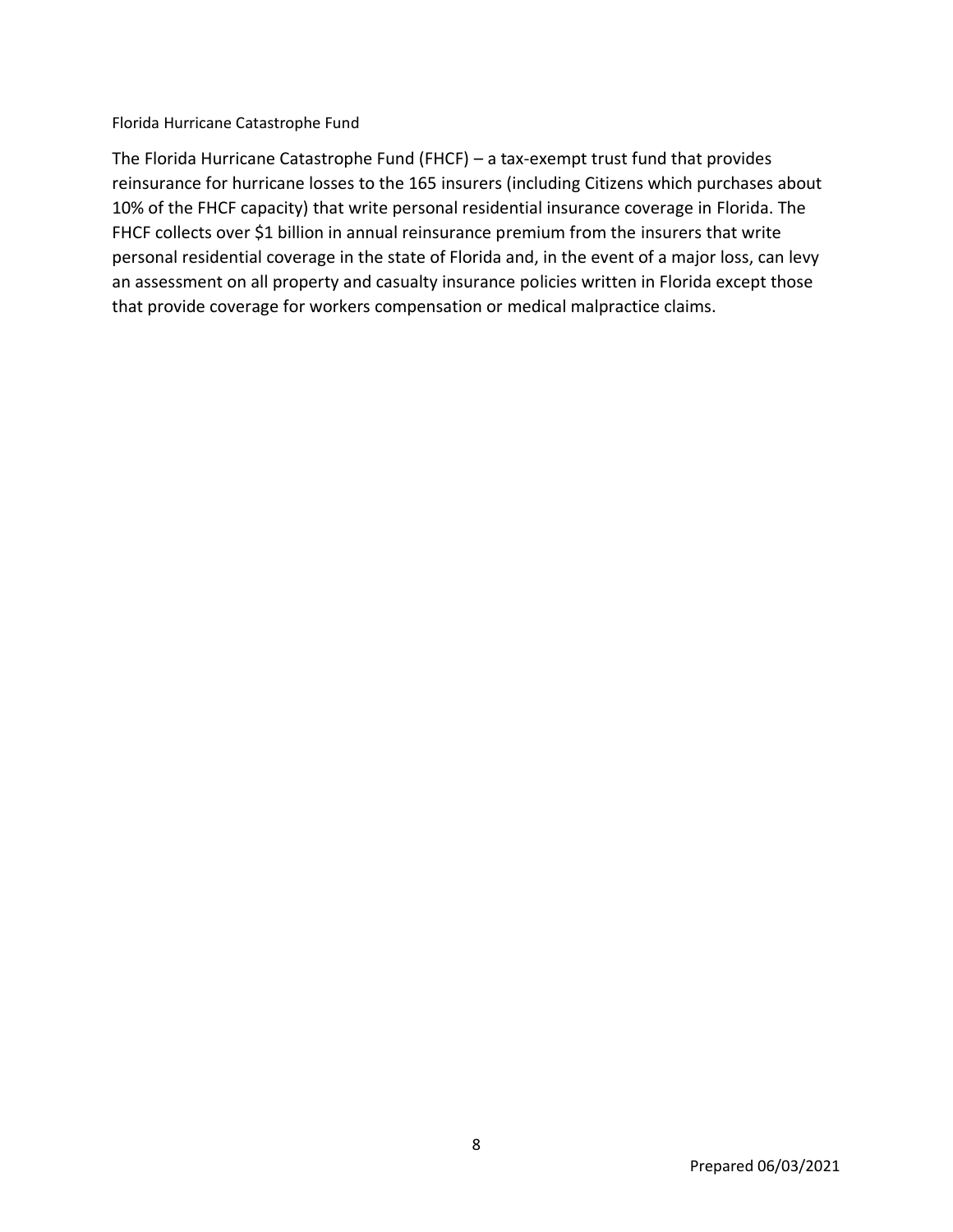<span id="page-9-0"></span>FHCF Legislative History<br>
"F.S. 215.555 (1) FINDINGS AND PURPO<br>
"follows: (a) There is a compelling state in<br>
private sector market for property insurance sector is unable to maintain a viable and<br>
state, state actions to *"F.S. 215.555 (1) FINDINGS AND PURPOSE. — The Legislature finds and declares as follows: (a) There is a compelling state interest in maintaining a viable and orderly private sector market for property insurance in this state. To the extent that the private sector is unable to maintain a viable and orderly market for property insurance in this state, state actions to maintain such a viable and orderly market are valid and necessary exercises of the police power."*

The FHCF was created in November 1993 during a special session of the Florida legislature. The bill, CS for HB 31-C, passed the Senate by a vote of 27 to 10. It created section 215.555 of the Florida statutes. The preamble to the bill noted:

- "as a result of unprecedented catastrophic insured losses in recent years, and especially as a result of Hurricane Andrew, numerous insurers have determined that in order to protect their solvency, it is necessary for them to reduce their exposure to hurricane losses"
- "as a result of these events, world reinsurance capacity has significantly contracted"
- "the insolvencies and financial impairments resulting from Hurricane Andrew demonstrate that many property insurers are unable or unwilling to maintain reserves, surplus, and reinsurance sufficient to enable the insurers to pay all claims in full in the event of a catastrophe"
- "State action is, therefore, necessary to protect the public from an insurer's unwillingness or inability to maintain sufficient reserves, surplus, and reinsurance"
- "A state program to provide reimbursement to insurers for a portion of their catastrophic hurricane losses will create additional insurance capacity sufficient to ameliorate the current dangers to the state's economy and to public health, safety, and welfare."

## <span id="page-9-1"></span>Key Structural FHCF Items Codified into Florida Statute in 1994

- The first reimbursement(reinsurance) contract would be effective on June 1, 1994.
- Coverage would be provided for hurricane losses and loss adjustment expenses to policies covering both residential and commercial policies.
- For large insurers (those with over \$15 million in policyholder surplus (net worth) the contract would reimburse insurers 75% of losses and loss adjustment expenses that exceeded 200% of gross written premium from covered policies the previous calendar year. For smaller insurers, reimbursement of 75% of losses would begin when hurricane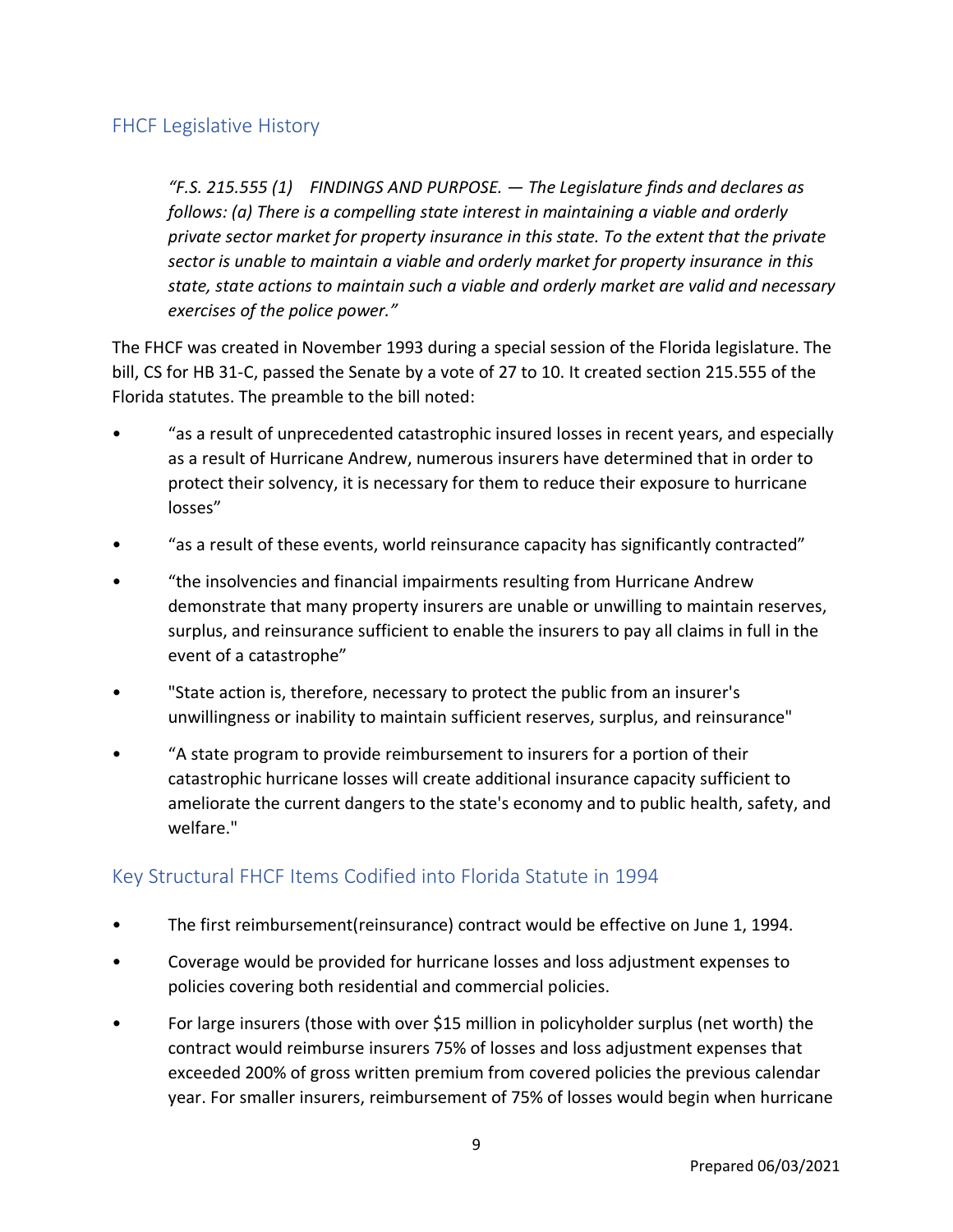losses and loss adjustment expenses exceeded 150% of gross written premium from covered policies written the previous calendar year.

- The limit of the reimbursement would be the sum of the cash on hand at the FHCF plus the amount the FHCF could borrow. The FHCF was authorized to issue revenue bonds with a term of up to 15 years supported by future premium collections. If future revenues were insufficient to support the amount of bonds necessary to pay hurricane claims in full, then the FHCF was authorized to issue an emergency assessment on every property and casualty company doing business in Florida (except insurers writing workers compensation insurance). The assessment could not exceed 2% of written premium but the assessment could continue until the bonds were fully repaid.
- The rates charged for coverage would be "actuarially indicated" and be expressed as a percent of insured value by zip code. The rates charged by the FHCF are not subject to review and approval by the OIR.
- Participating insurers were permitted to purchase coverage from the private market that overlapped coverage provided by the FHCF.
- The FHCF was authorized to purchase reinsurance to maximize the capacity of the fund.
- If no covered events occurred in any year, the statute provided that up to two percent of that year's reimbursement premium could be appropriated by the legislature for mitigation projects.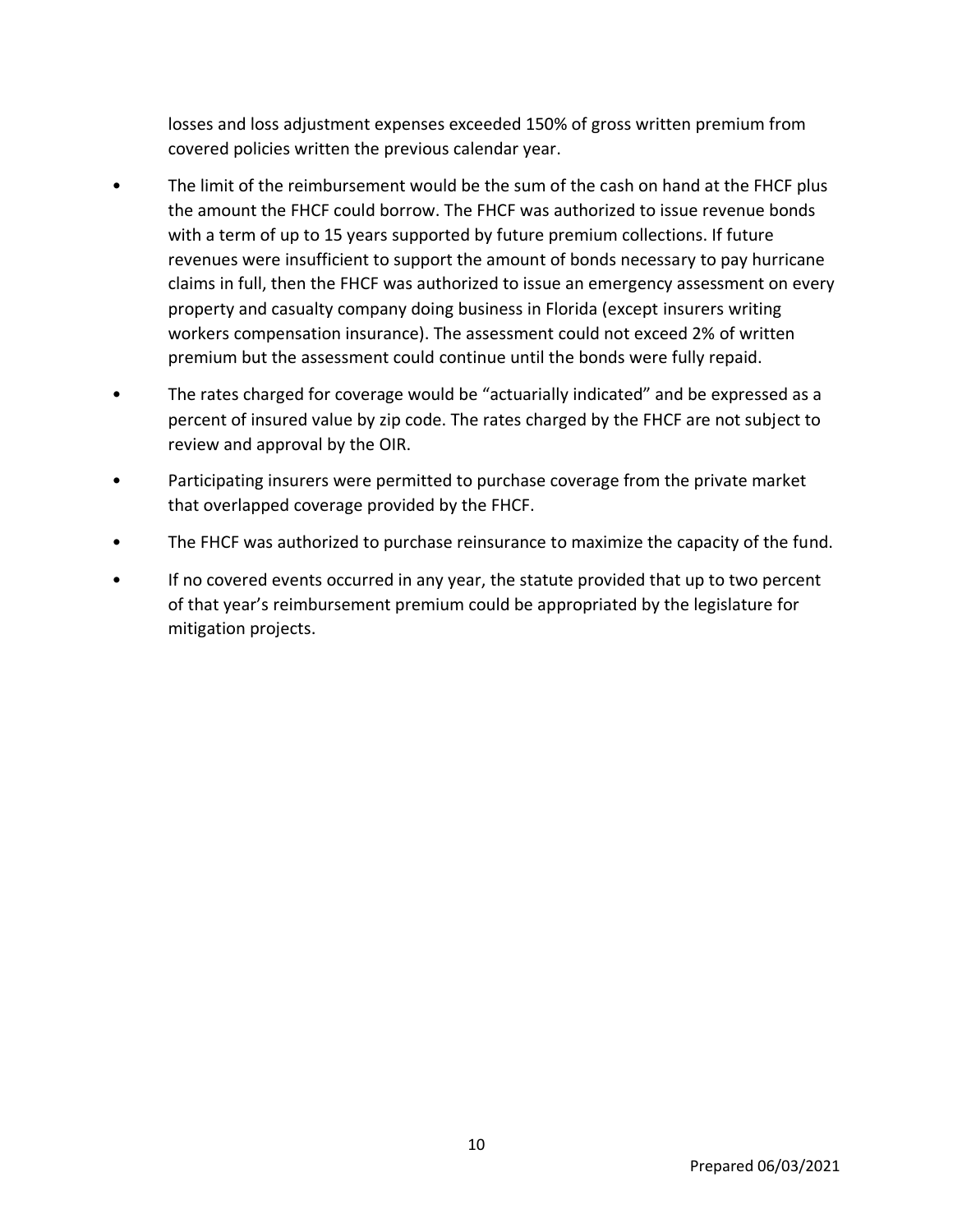## <span id="page-11-0"></span>Key Structural FHCF Items Amended into Florida Statute Between 1995-2020

Section 215.555 has been amended in 17 of the 27 years since it was created. Some of the major changes to the FHCF include the following:

- The retention of a company has changed from a percentage of gross written premium to a percentage of an "industry retention" which has changed over time. The "industry retention" has varied from a low of \$2.9 billion in 1996 to a high of \$7.7 billion today.
- In addition to the 75% reimbursement option in the original statute, options of 45% reimbursement and 90% reimbursement were adopted in 1995.
- Nonresidential commercial property insurance was excluded from coverage in 1995.
- Reinsurance coverage for loss adjustment expenses was limited to 5% of paid losses in 1995 and increased to 10% in 2019.
- The limit of coverage was fixed at \$11 billion in 1999. That limit was increased to \$17 billion in 2010 and frozen at that level unless a second season limit of \$17 billion could be fully funded by the FHCF's estimated borrowing capacity.
- Optional coverages were offered for several years after the storms of 2004 and 2005. Those optional coverages, which have been repealed, included:
	- 1. Coverage with an industry retention of \$3 billion, \$4 billion, or \$5 billion
	- 2. An additional \$12 billion of coverage above the mandatory FHCF layer
	- 3. \$10 million of optional coverage for smaller insurers which attached at 30% of the insurer's policyholder surplus (net worth) (net worth)
- Reimbursement premiums were increased by adopting an optional "rapid cash build-up" factor in 2002. The factor was initially used in 2006, was repealed in 2007, and readopted in 2009. Currently, the rapid cash build-up factor adds 25% (about \$250 million) to the reinsurance premium charged by the FHCF.
- Assessment authority was increased to a maximum of 4% per year or 6% for multiple years in 1999. Assessment authority was increased again in 2004 to a maximum of 6% for a single year of storms or 10% for multiple years of storms.
- Full retention for two events was required in 2005 prior to a drop-down to one-third of the retention for the third and subsequent events.
- In 2007, the SBA was given authority to increase the limit of the FHCF by \$4 billion if market conditions required. That authority was repealed in 2009.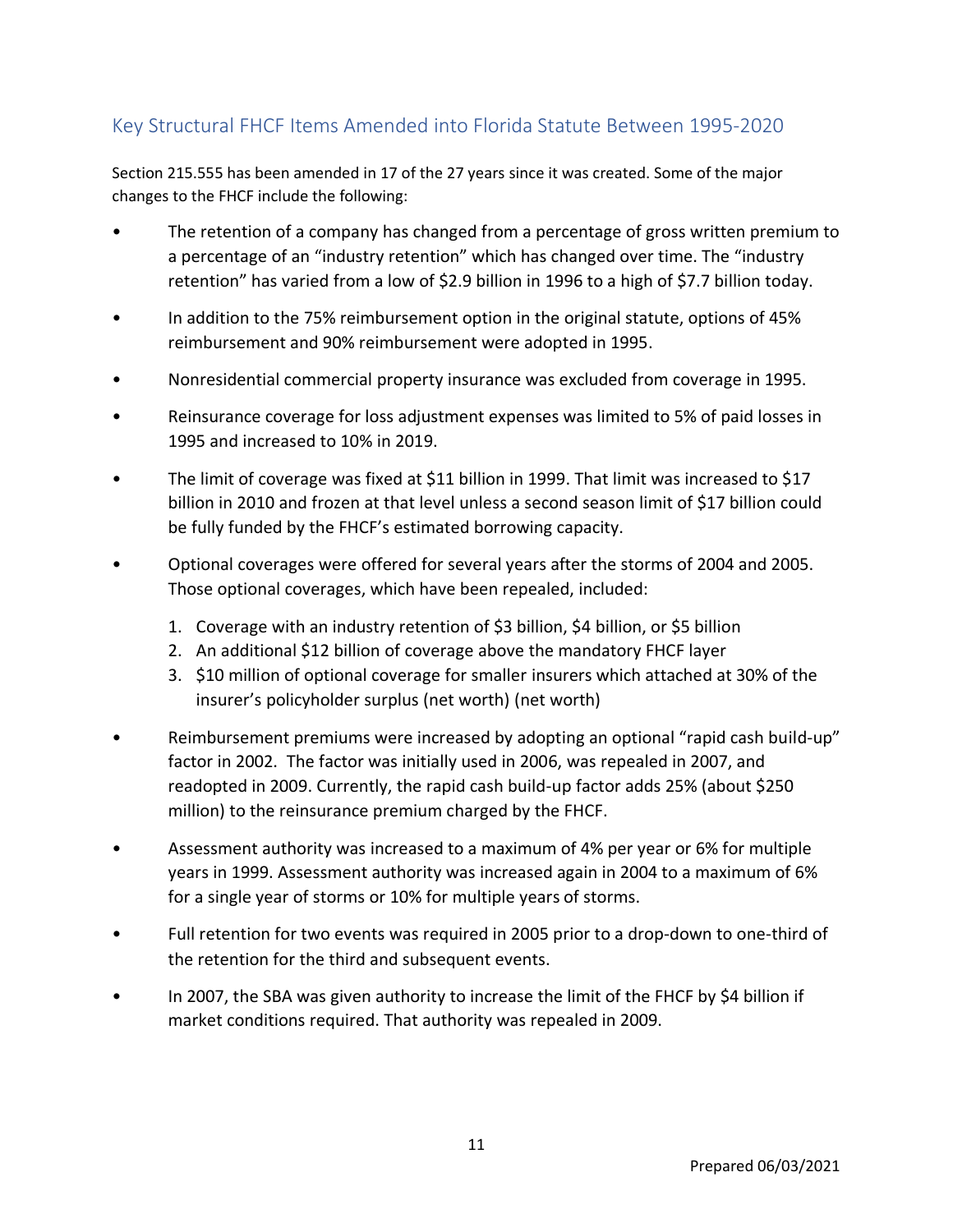## <span id="page-12-0"></span>Key Structural FHCF Items as Reflected Currently in Florida Statute

- \$17 billion limit ("actual claims-paying capacity")
- No optional coverages are available
- \$7.74 billion industry retention (\$4.5 billion plus exposure growth since 2005)
- Retention lowered by two thirds for the third hurricane provided a company's full FHCF retention has been applied in each one of two separate hurricanes
- 86.193% average coverage selection (options 45%, 75%, 90%)
- Coverage selections are grossed up in order to sell the full \$17 billion limit
- \$1.193 billion in premium (includes rapid cash buildup factor of 25%)
- \$2.450 trillion exposure base
- 0.4867 rate per \$1,000 of exposure
- Losses caused by the following are excluded from FHCF coverage:
	- 1. Loss assessments from condominium or homeowners' associations
	- 2. Amounts paid for bad faith awards or punitive damage awards
	- 3. Amounts paid in excess of policy limits
	- 4. Amounts paid under liability coverage
- Reimbursement for loss adjustment expense is fixed at 10% of indemnity losses paid
- The FHCF is authorized to purchase reinsurance
- At least \$10 million must be appropriated annually for mitigation projects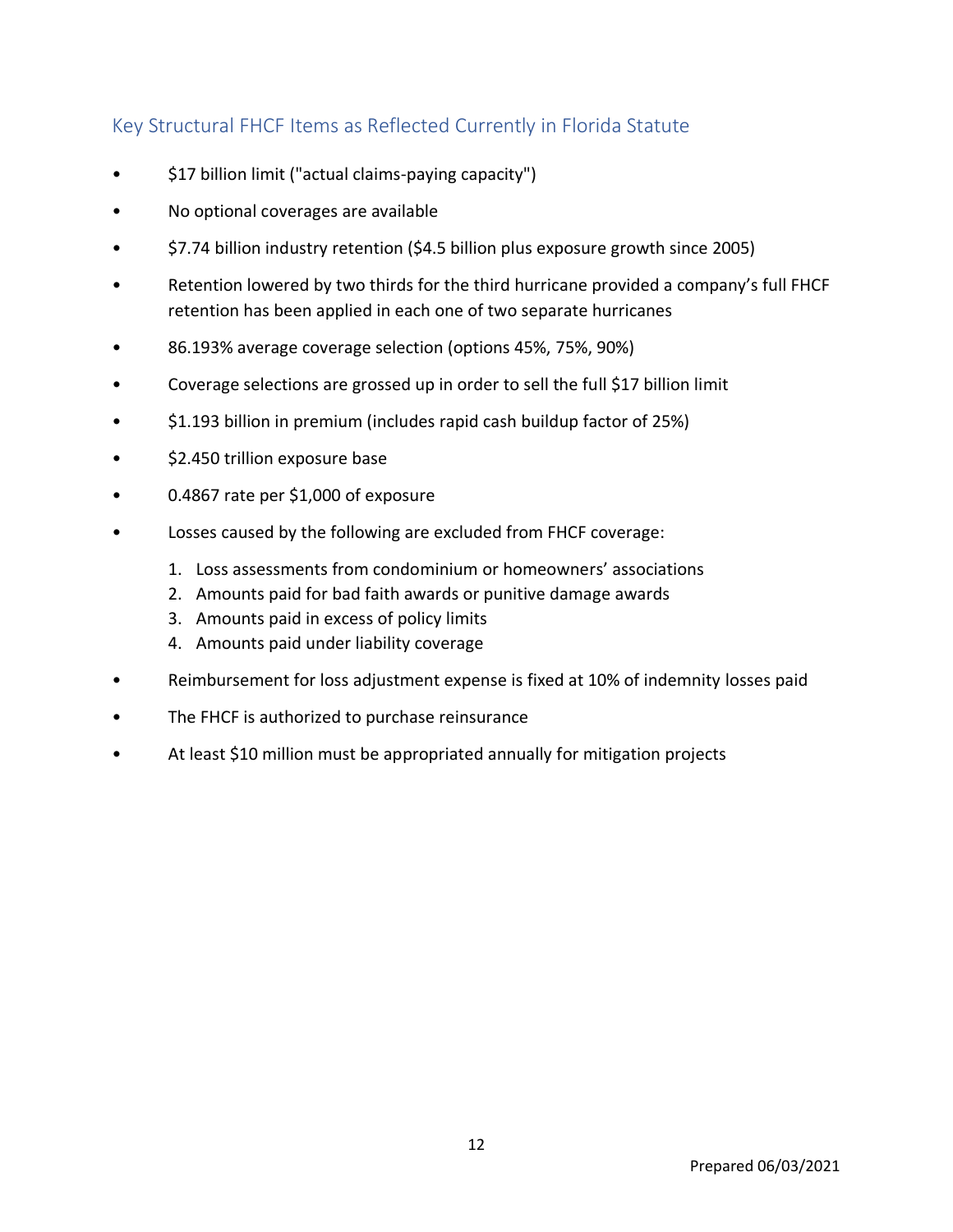## <span id="page-13-0"></span>Reinsurance of Florida Residential Risks

Like individuals, insurers purchase insurance to protect themselves against hurricane losses. The insurance purchased by insurers is called "reinsurance". Like an insurance policy, a reinsurance policy (or contract) contains a deductible (called retention) and a limit (the maximum amount that will be paid in the event of a hurricane loss). The flow of premium in the Florida market for 2019 is shown below.



### *Source: Dowling & Partners Securities, LLC*

The state of Florida requires any admitted company writing over \$10 million in business to purchase reinsurance from the FHCF. Beyond that, Florida statutes and the rules promulgated by the OIR are silent on any required reinsurance for insurers writing homeowners insurance.

However, rating agencies that review the performance of Florida insurers have several specific guidelines for reinsurance which did not exist when Hurricane Andrew struck Florida in 1992:

- The company's retention (deductible) in the event of a hurricane loss cannot exceed 15% of a company's policyholders' surplus (net worth).
- The first event limit must exceed the 130-year return period.
- The second event limit must exceed the 50-year return period after assuming that the FHCF limit has been exhausted.

The probability that hurricanes will occur is often expressed as a return period.

The inverse of probability (generally expressed in %), return period gives the estimated time interval between events of a similar size or intensity. For example, the return period of a hurricane might be 100 years; otherwise expressed as its probability of occurring being 1/100, or 1% in any one year. This does not mean that if a hurricane with such a return period occurs,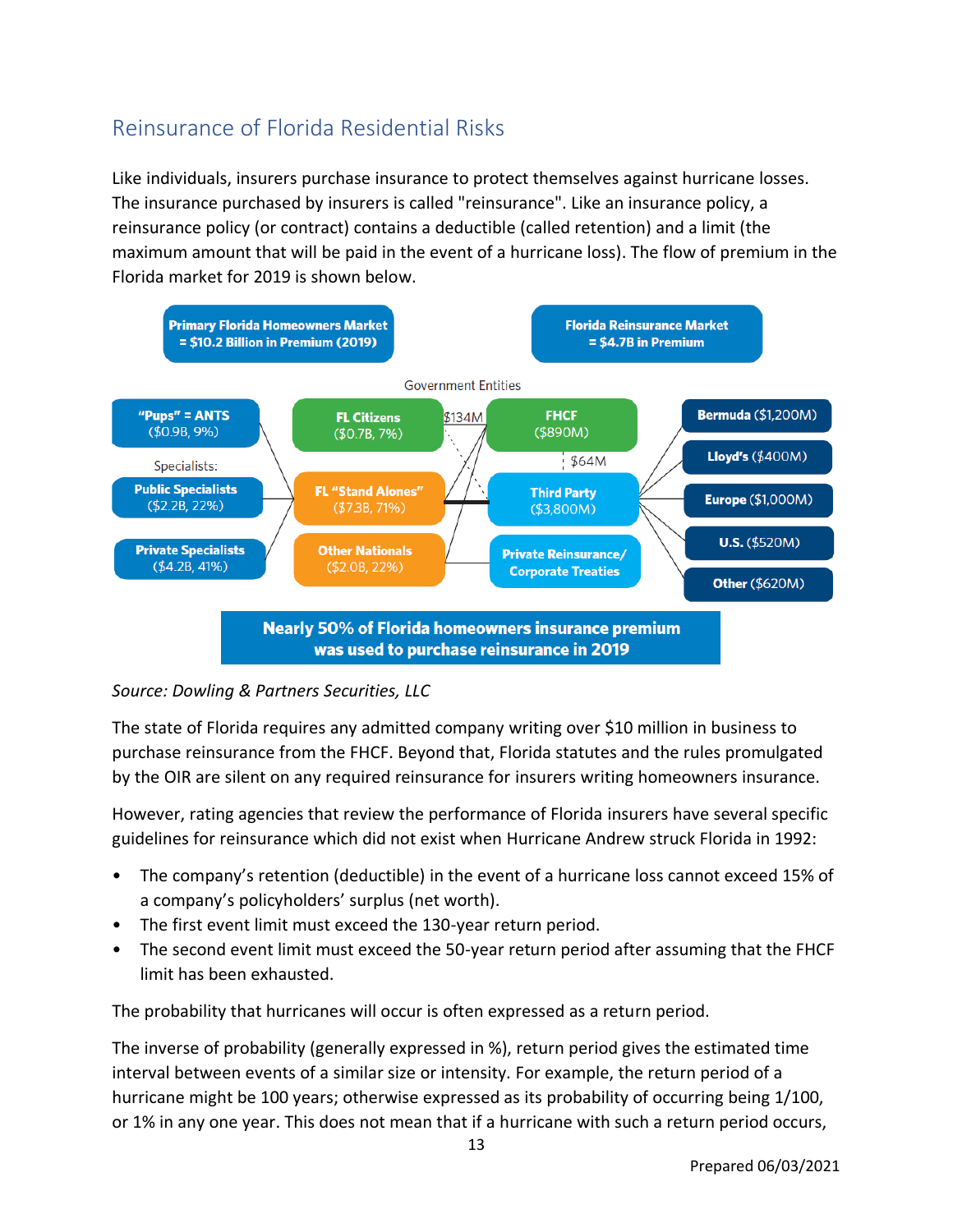then the next will occur in about one hundred years' time - instead, it means that, in any given year, there is a 1% chance that it (or a larger storm) will happen, regardless of when the last similar event was. Or, put differently, it is 10 times less likely to occur than a hurricane with a return period of 10 years (or a probability of 10%).

| Year | <b>Storm</b>    | <b>Insurance Industry</b><br>Losses in 2020<br><b>Dollars</b><br>with Current<br><b>Exposure</b> | <b>Personal and Commercial</b><br><b>Residential Loss in Billions of</b><br><b>2020 Dollars and Current</b><br><b>Exposure</b> | <b>Estimated</b><br><b>Return</b><br><b>Period</b><br>(Years) |
|------|-----------------|--------------------------------------------------------------------------------------------------|--------------------------------------------------------------------------------------------------------------------------------|---------------------------------------------------------------|
| 1926 | Great Miami     | \$149.5                                                                                          | \$60.9                                                                                                                         | 123                                                           |
| 1928 | Lake Okeechobee | \$76.7                                                                                           | \$43.5                                                                                                                         | 57                                                            |
| 1947 | Fort Lauderdale | \$69.4                                                                                           | \$33.2                                                                                                                         | 36                                                            |
| 1992 | Andrew          | \$59.8                                                                                           | \$23.0                                                                                                                         | 22                                                            |
| 1949 | No name 02      | \$36.7                                                                                           | \$21.3                                                                                                                         | 20                                                            |
| 2005 | Wilma           | \$27.6                                                                                           | \$17.4                                                                                                                         | 17                                                            |
| 1950 | King            | \$42.9                                                                                           | \$16.6                                                                                                                         | 16                                                            |
| 1921 | Tampa Bay       | \$22.3                                                                                           | \$12.2                                                                                                                         | 12                                                            |
| 1945 | Homestead       | \$25.5                                                                                           | \$11.9                                                                                                                         | 12                                                            |
| 1935 | Labor Day       | \$16.2                                                                                           | \$<br>9.8                                                                                                                      | 10                                                            |

Here is the estimated return period of the ten largest hurricanes to hit the state of Florida:

*Source: Karen Clark & Company*

This chart should not be used to minimize either the destruction or the disruption caused by a major hurricane. There will be damage to infrastructure which is not insured. There will be portions of the damage to homes and businesses that are not covered by insurance. There will be significant hurricane deductibles which will be paid by individual homeowners and businesses. (The estimated hurricane deductible on Florida's personal residential and commercial residential risks reinsured by the FHCF is \$3.5 billion)

The chart should be used to indicate that Hurricane Andrew was not a 100-year event or the most destructive storm to hit Florida. However, Hurricane Andrew did surprise a lot of insurers and caused 11 insolvencies because the computer models used by insurers to monitor their hurricane exposure today did not exist in 1992.

Finally, the chart should be used to indicate that the reinsurance capacity provided by the FHCF (currently \$17 billion) is less than one third the amount needed to protect insurers from insolvency after a major hurricane. The other financial resources to pay for hurricane claims must come from insurance carriers paying their retentions and private insurers providing reinsurance to insurers writing risks in Florida at open market prices. The price of private reinsurance is typically two or three times the price charged for that same reinsurance by the FHCF.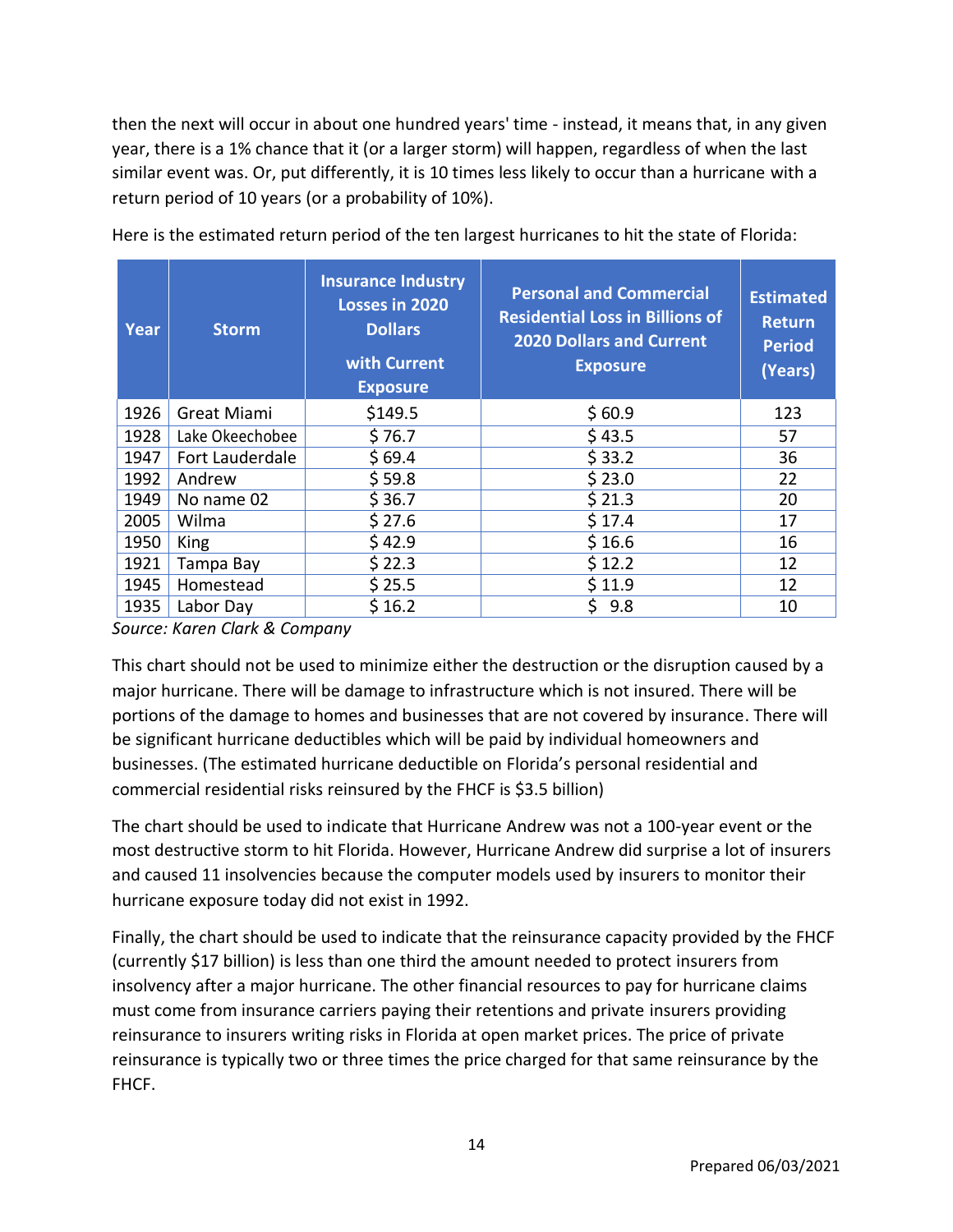## <span id="page-15-0"></span>Who Pays for Losses Caused by a Hurricane?

The distribution of the losses depends on the size of the storm. As the size of the storm increases, the FHCF will pay a greater share of the loss because more insurers will exceed their FHCF retention (deductible) specified in their contract with the FHCF. Here are some examples of how the loss was distributed in past hurricanes (amounts in billions).

| 2004 – Four Storms                      |                  |                                                                |  |  |
|-----------------------------------------|------------------|----------------------------------------------------------------|--|--|
| <b>Industry Retention \$4.6 billion</b> |                  |                                                                |  |  |
| es Incurred hy                          | $\sim$ 22 $\sim$ | $\begin{array}{c} \end{array}$ 1.8 $\overline{A}$ <sup>0</sup> |  |  |

| Losses Incurred by             | \$3.85         | 18.4%  |
|--------------------------------|----------------|--------|
| <b>FHCF</b>                    |                |        |
| Losses Incurred by             | $$17.05$ 81.6% |        |
| insurers and reinsurers        |                |        |
| <b>Total Losses (Billions)</b> | \$20.90        | 100.0% |

### **2017 Hurricane Irma Industry Retention \$6.8 billion**

| Losses Incurred by             | \$6.21  | 43.0%  |
|--------------------------------|---------|--------|
| <b>FHCF</b>                    |         |        |
| Losses Incurred by             | \$8.24  | 57.0%  |
| insurers and reinsurers        |         |        |
| <b>Total Losses (Billions)</b> | \$14.45 | 100.0% |

### **2018 Hurricane Michael Industry retention \$7.2 billion**

| Losses Incurred by             | \$1.31 | 25.7%  |
|--------------------------------|--------|--------|
| <b>FHCF</b>                    |        |        |
| Losses Incurred by             | \$3.79 | 74.3%  |
| insurers and reinsurers        |        |        |
| <b>Total Losses (Billions)</b> | \$5.10 | 100.0% |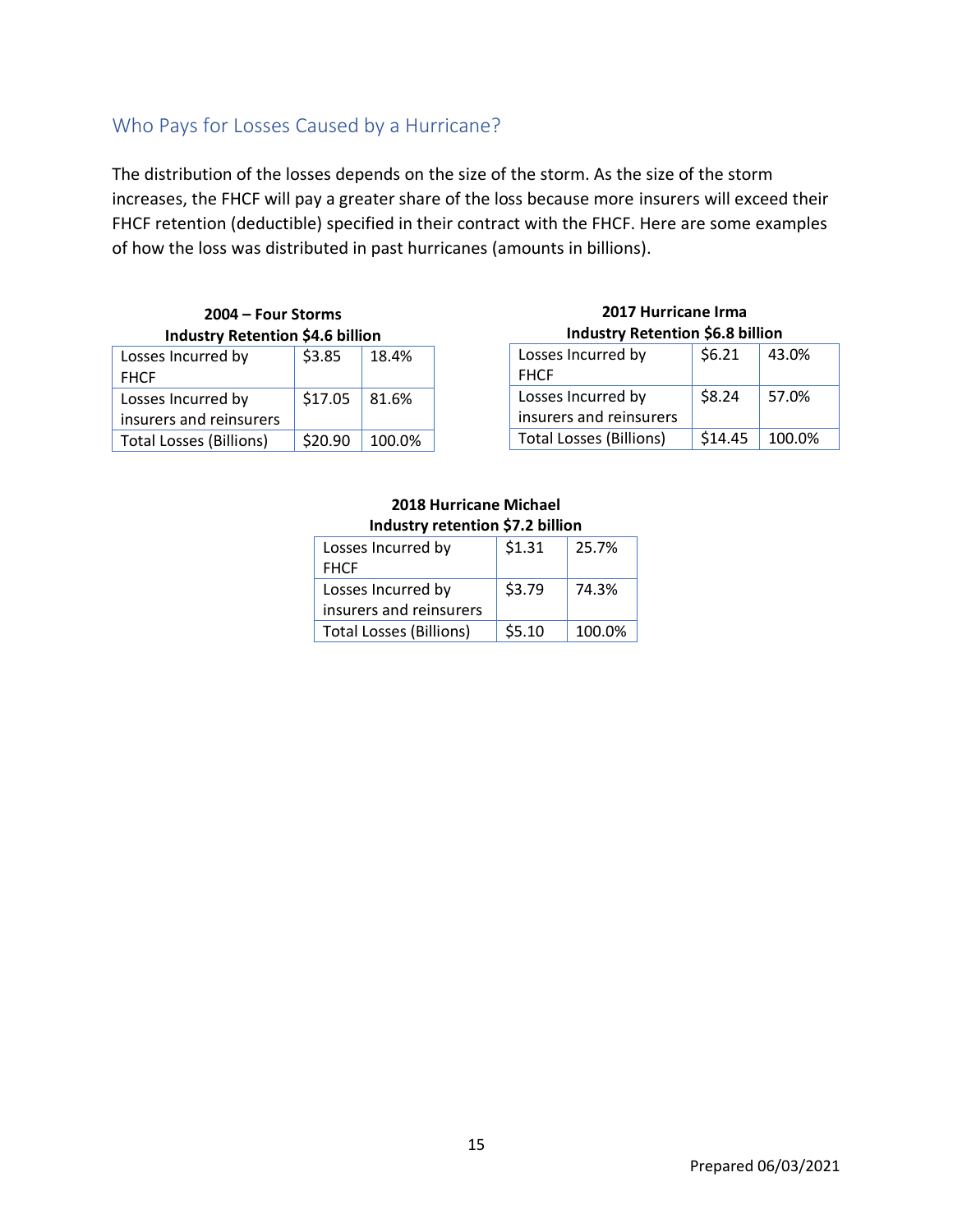## <span id="page-16-0"></span>What Does "Industry Retention" Mean?

 $$7.7$ 

The reference to "industry retention" which appears in the current statute describing the reinsurance coverage provided by the FHCF can be misleading to many legislators because the material presented to them by the FHCF looks like this chart:

#### \$17B FHCF Capacity (Loss Adjustment Expense 10% allowance is included in the capacity)

Assumption: No loss in Contract Year 2020/2021 Ultimate Losses of \$6.5B for Hurricane Irma in 2017 and \$1.45B for Hurricane Michael in 2018



Not Official (For Illustrative Purposes Only)

A quick look at the probability, ground up losses, and return time could leave legislators with the impression that the FHCF would be loss free until the insurance industry losses from a hurricane reached \$7.7 billion and that the \$17 billion limit of the FHCF would be exhausted when industry losses reached \$25.7 billion. This is not the case, as a result, FHCF has added the explanation which appears below the return time numbers shown on the chart they distribute.

The FHCF can be required to pay losses for some insurers after hurricanes that do not cause enough damage to reach the level of "industry retention." That can occur because the liability of the FHCF for hurricane claims is determined by 165 individual contracts that provide loss reimbursement when an individual company exceeds its FHCF retention and not by "industry retention." Individual insurers' retentions are their share of the industry retention. Some insurers have retentions that are quite large while other insurers have retentions that are quite small. It is also true that a storm that causes \$25 billion in covered losses would not exhaust the FHCF limit of \$17 billion excess of the industry retention of \$7.7 billion. All 165 participating insurers would need to reach their maximum coverage limit in order to exhaust the last billion of the FHCF's \$17 billion of coverage. That would not occur even in a 100-year event.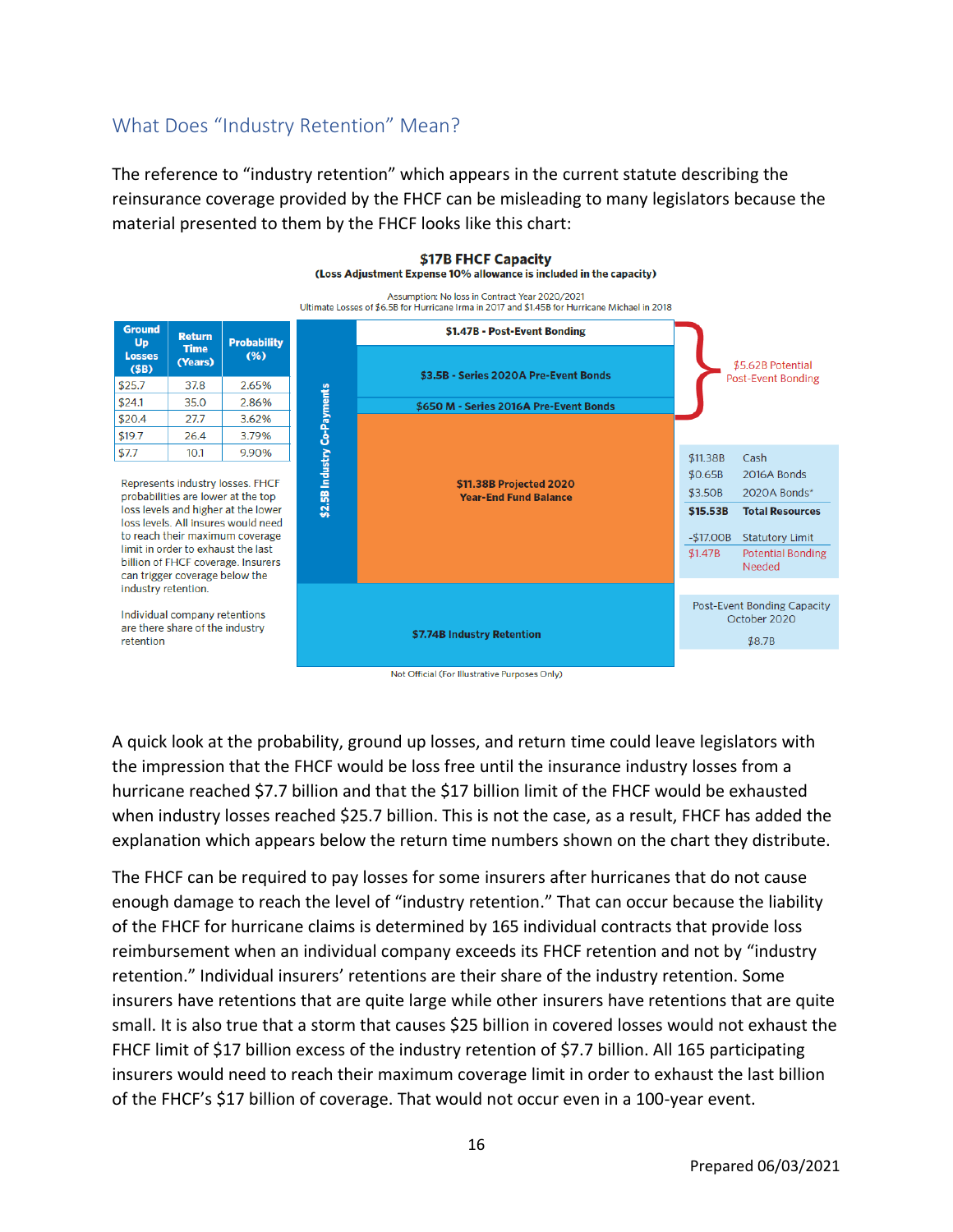This difficult concept can be better understood by studying the chart below which summarizes the loss experience of the FHCF since its inception in 1994:

| <b>Year</b>  | <b>Event</b>                      | <b>Total</b><br><b>Participants</b> | <b>Participants</b><br><b>Reimbursed</b> | <b>Total Paid by</b><br><b>FHCF</b> | <b>Reported but</b><br>unpaid losses |
|--------------|-----------------------------------|-------------------------------------|------------------------------------------|-------------------------------------|--------------------------------------|
| 1995         | Erin, Opal                        | 290                                 | 9                                        | \$<br>13,000,000                    | \$<br>0                              |
| 2004         | Charley, Frances, Ivan,<br>Jeanne | 236                                 | 136                                      | \$3,860,000,000                     | \$<br>0                              |
| 2005         | Dennis, Katrina, Wilma            | 214                                 | 114                                      | \$5,536,000,000                     | $\Omega$                             |
| 2017         | Irma                              | 160                                 | 90                                       | \$4,720,000,000                     | \$1,490,000,000                      |
| 2018         | Michael                           | 165                                 | 29                                       | \$1,020,000,000                     | 290,000,000                          |
| <b>Total</b> | 11 Hurricanes in 27<br>vears      | 1,065                               | 378                                      | \$15,149,000,000                    | \$1,780,000,000                      |

Irma covered the entire state and caused insured personal residential and commercial residential losses of \$15 billion. After that loss, only 90 of the 160 insurers that purchased reinsurance from the FHCF qualified for loss reimbursements. The reported loss to the FHCF, \$6.2 billion, is only 37% of the statutory limit of \$17 billion. This meant that Hurricane Irma was about a 20-year loss event for the FHCF.

| <b>FHCF Loss</b> | <b>Estimated Return Time</b> | <b>Probability of Exceedence</b> |
|------------------|------------------------------|----------------------------------|
| \$2 Billion      | 11.3 Years                   | 8.83%                            |
| \$5 Billion      | 16.9 Years                   | 5.92%                            |
| \$8 Billion      | 22.8 Years                   | 4.39%                            |
| \$10 Billion     | 31.2 Years                   | 3.21%                            |
| \$12 Billion     | 38.2 Years                   | 2.62%                            |
| \$14 Billion     | 52.6 Years                   | 1.90%                            |
| \$16 Billion     | 99.6 Years                   | 1.00%                            |

Source: FHCF 2020 Rate Making Formula Report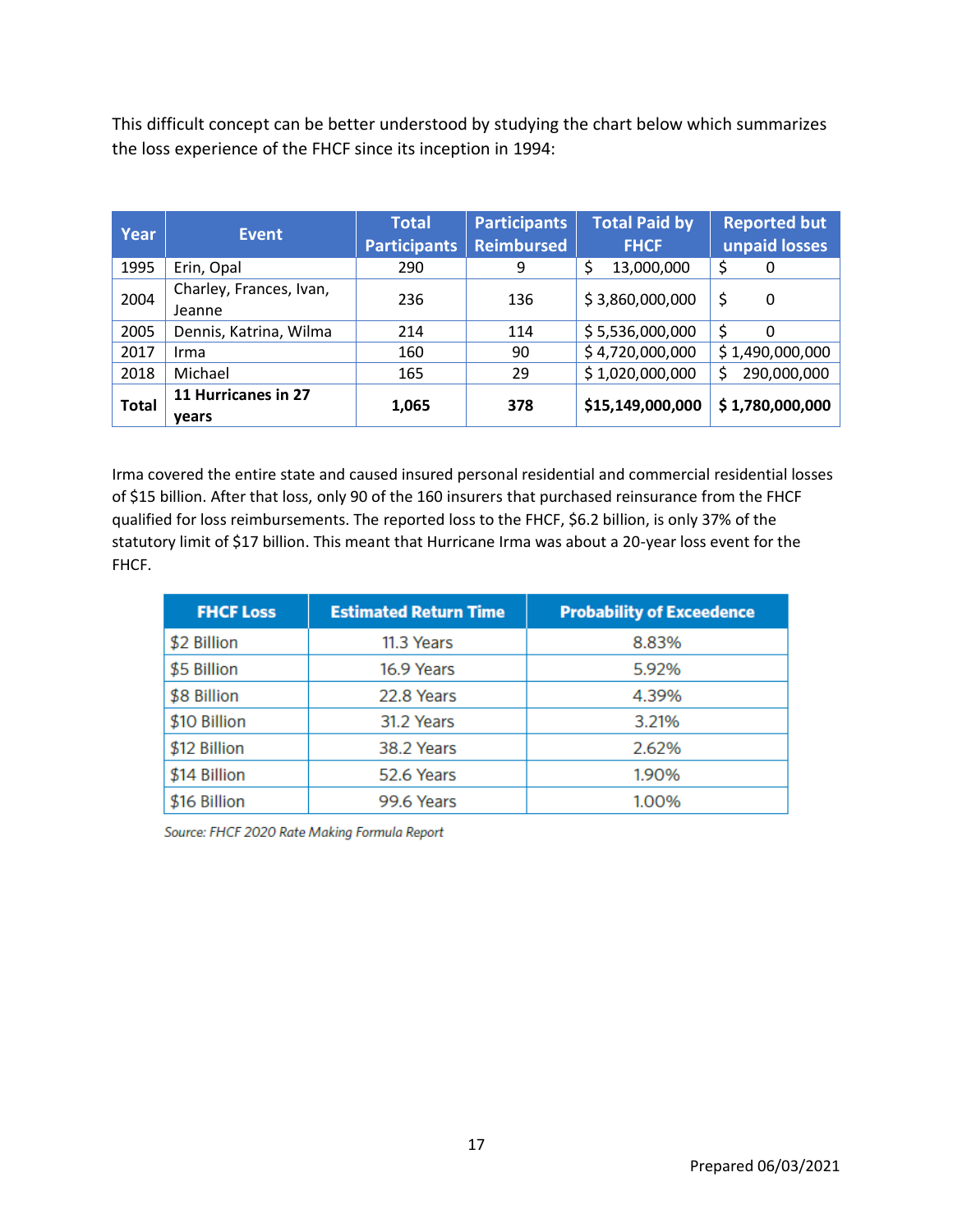## <span id="page-18-0"></span>Financial Results of the FHCF

Since its inception, the FHCF has earned about \$26.5 billion in revenue. This includes about \$24 billion in "reimbursement premium" collected from "participating insurers" and about \$2.5 billion in investment income.

The biggest expense incurred by the FHCF is for hurricane losses. These losses have been \$16.9 billion from 11 hurricanes since inception.

To maintain the tax-exempt status of the FHCF the Legislature is required to appropriate, at least \$10 million annually, from the investment income of the FHCF to fund "mitigation" projects. Since its inception, those appropriations have totaled \$266 million.

The FHCF also spends money on pre-event notes to provide liquidity in the event of a large hurricane and, in some years, reinsurance to protect from large events. The costs of the preevent notes and the reinsurance are passed thru to participating insurers in the form of increased reimbursement premiums.

The FHCF has a staff of fewer than 20 people and most of that administrative and actuarial work is contracted to Paragon Strategic Solutions, Inc., a subsidiary of the insurance and reinsurance broker AON. Paragon has performed this role since the inception of the FHCF. Paragon's staff and consulting expenses total about \$5 million per year.

At present, the FHCF has \$15.53 billion of cash on hand to pay future claims. That amount will grow by over \$1 billion in 2021 as reimbursement premiums and investment income are collected.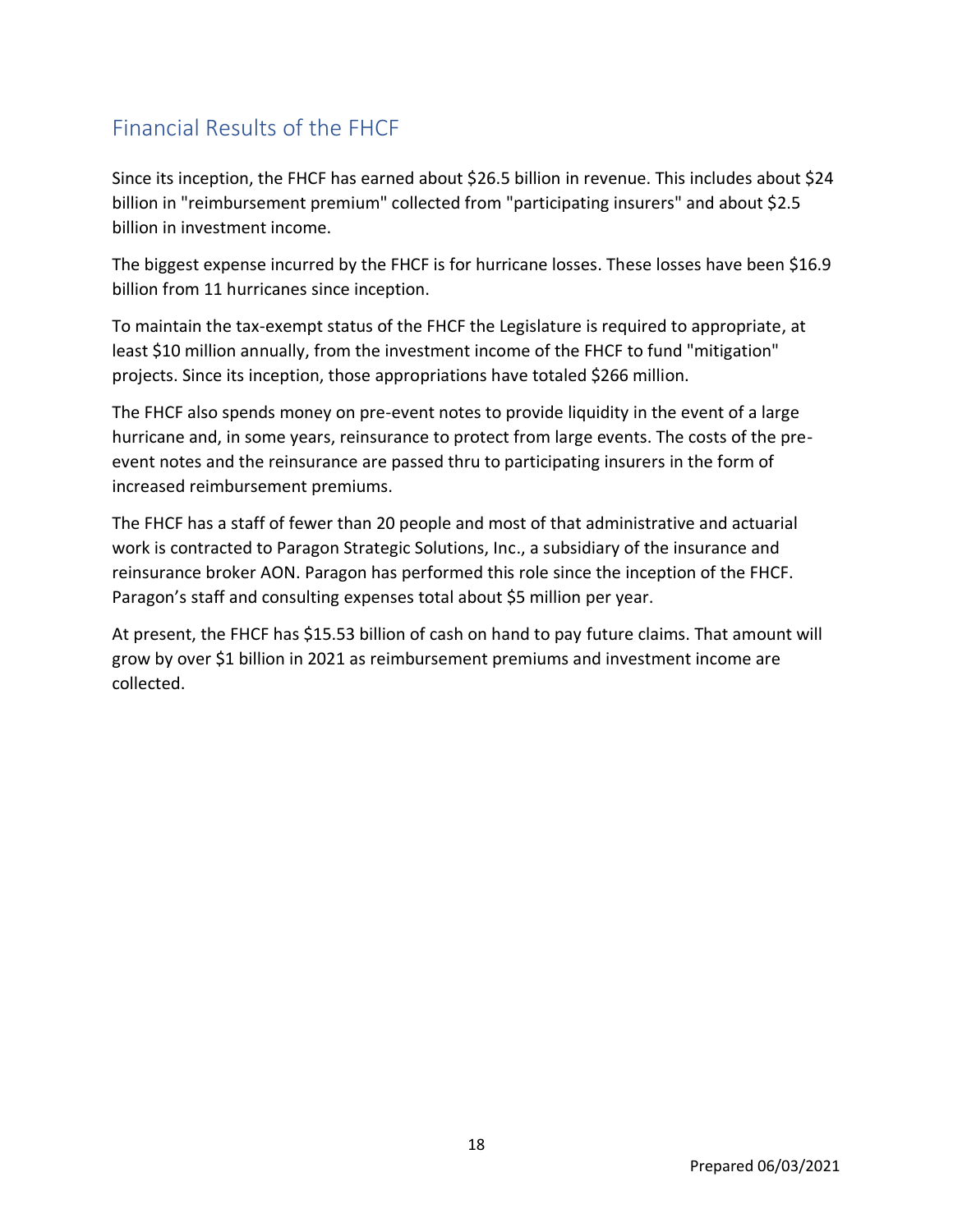## <span id="page-19-0"></span>FHCF Bonding Capacity

In addition to cash on hand, the FHCF has the statutory authority to issue revenue bonds to pay hurricane claims after the storm. The revenue bonds would be repaid from future premium collections and assessments of up to 6% of premium on all property and casualty insurance policies written in Florida, except policies providing workers compensation coverage or medical malpractice coverage.

After the storms of 2005, the FHCF issued \$2.65 billion in bonds and levied an assessment of 1%. The assessment was subsequently raised to 1.3% and remained in effect until January 1, 2015.

The assessment is levied on the insured. The insurance company's responsibility is to collect the assessment and remit the funds to the FHCF. Non-payment of an assessment is treated as nonpayment of premium and the insurance policy is canceled.

On October 27, 2020, financial advisors estimated that, if required, the FHCF had the capacity to issue up to \$18 billion of revenue bonds over a 24-month period. This level of borrowing would fully fund a total loss of \$17 billion in 2021 and provide \$9.9 billion of liquidity to pay for hurricane losses that occurred in 2022. That is approximately 58% of the statutory liability of \$17 billion for the second season.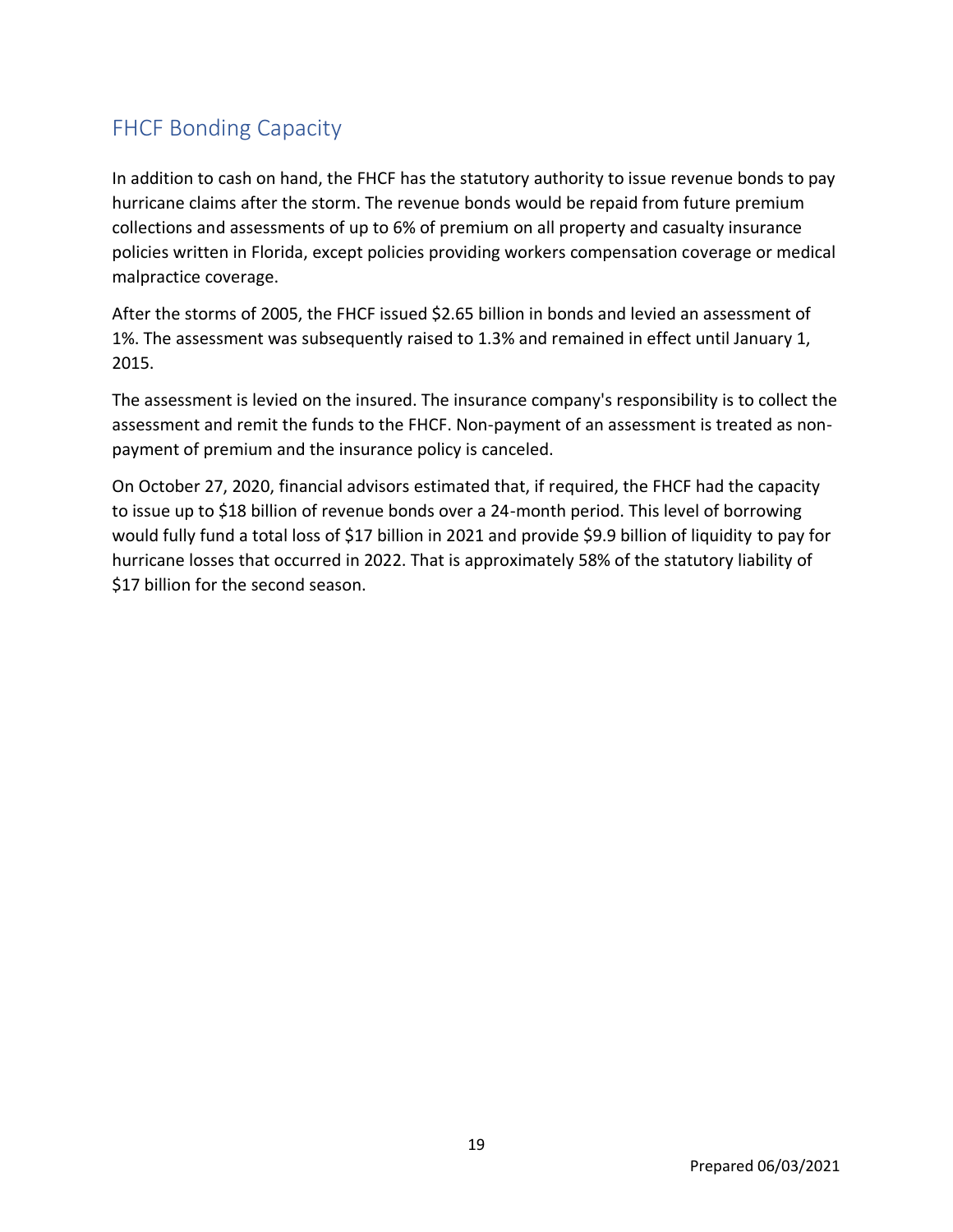## <span id="page-20-0"></span>FHCF Ratemaking Process

FHCF rates are calculated by Paragon Strategic Solutions, Inc., a subsidiary of the insurance and reinsurance broker AON, and approved by the State Board of Administration.

The process of calculating the rates is described in a "Ratemaking Formula Report" which is issued annually. See a link below to access the report:

### [http://fhcf.paragon.aonbenfield.com/rates-and-premium/2020/](about:blank)

The process begins by calculating an expected annual industry loss using five different computer models that have been approved by the Florida Commission on Hurricane Loss Projection Methodology. The approved models used in calculating the expected annual loss are AIR, CoreLogic EQECAT, RMS, Applied Research Associates (ARA), and the Florida Public Model (FPM). The sixth approved model, Karen Clark & Company (KCC) was not used in 2020 because KCC declined to participate in the 2020 ratemaking process.

The results of the individual models are not released by Paragon or the FHCF. The results of the five models are ranked from lowest to highest based on annual aggregate expected losses. The model results are then weighted 5%, 20%, 50%, 20%, and 5% to produce the estimated annual aggregate loss used in the ratemaking formula. The expected annual industry loss estimate was \$3,102,472,750 for 2020.

The estimated expected annual loss for the industry is then allocated to the FHCF \$17b coverage layer. The FHCF allocation for 2020 was \$873,085,307.

The modeled results for the FHCF are then adjusted by Paragon in the following manner:

- The average annual loss to the FHCF is increased by 4.26% to reflect estimated law and ordinance coverage, which is not include in the modeled losses, and an adjustment for aggregate wind deductibles.
- The average annual loss to the FHCF is reduced by .3566% to reflect individual company limits, retentions, and coverage based on an analysis by RMS and AIR
- The average annual loss to the FHCF is increased by 5% to reflect coverages like guaranteed replacement cost, inflation guard, "and other factors that are not directly included in the modeled loss results."
- The modeled losses to the FHCF are not reduced to reflect the expected investment income of the FHCF.
- The average annual loss to the FHCF is increased by \$8,778,138 to reflect the operating expenses of the FHCF.
- The average annual loss to the FHCF is increased by \$8.2 million to reflect the estimated annual cost of pre-event notes.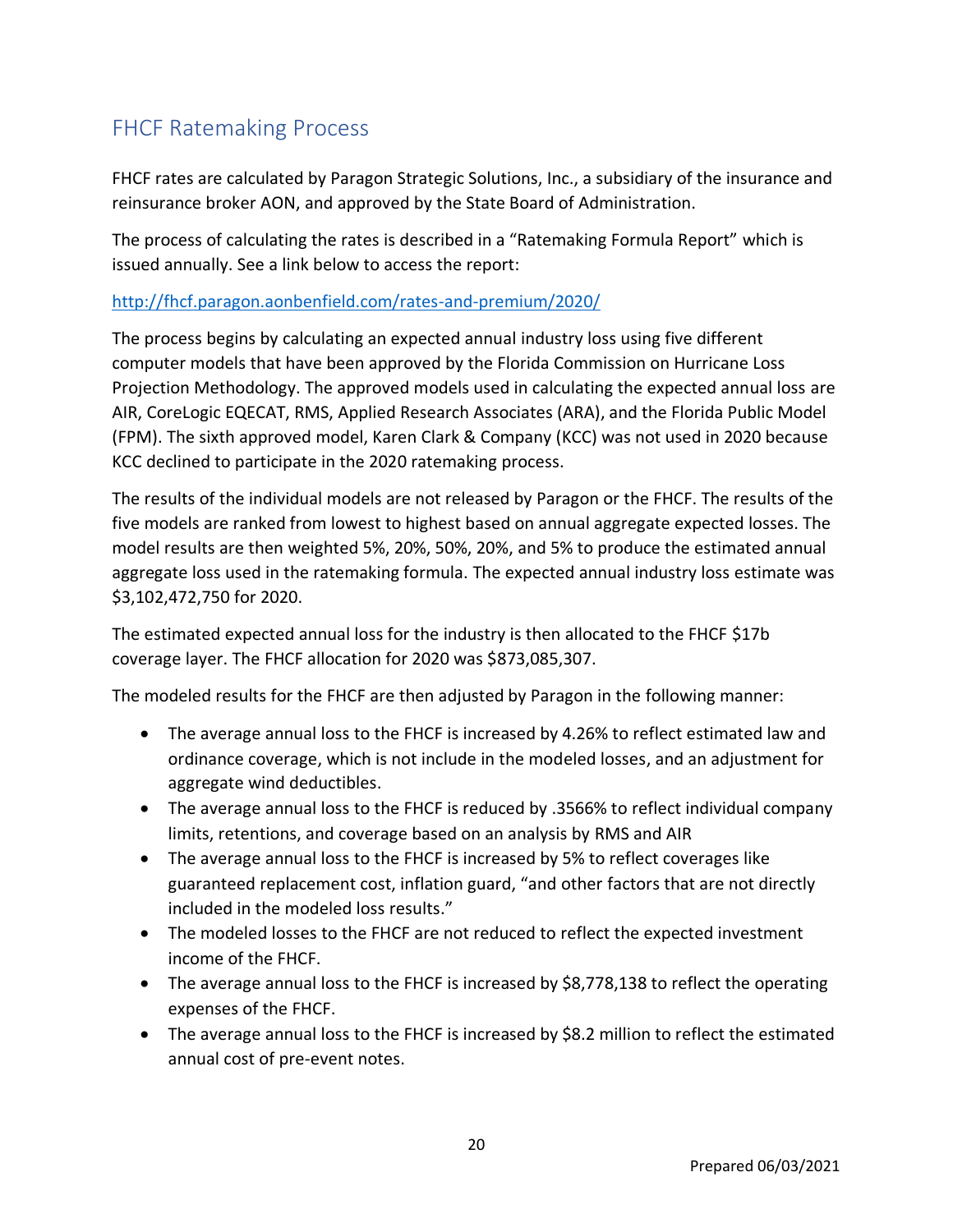The adjusted expected annual industry loss estimates for the FHCF listed above by Paragon produced an "actuarially indicated base premium" of \$903,392,368 for contract year 2020.

The rapid cash buildup factor of 25% added \$225,848,092 to the "base premium"

The final adjustment was to increase the base premium by \$63,480,000 to reflect the anticipated purchase of private reinsurance by the FHCF. (That purchase was not made for the 2020 contract year).

This meant the total premium charged by the FHCF for contract year 2020 (June 1, 2020 to May 31, 2021) was \$1,192,720,460. That is about 25% of the total amount spent by Floridians on reinsurance every year.

It should be noted that the cost of purchasing reinsurance from the FHCF is significantly less than purchasing reinsurance from the private sector. This occurs because the FHCF pays no taxes, has low expenses, and does not have to earn a rate of return on invested capital for shareholders. Additionally, they have an unlimited assessment base to make up for any claim payment obligations.

| <b>Components</b>          | <b>Premium Charge</b> | <b>Rate on Line</b> |
|----------------------------|-----------------------|---------------------|
| <b>Average Annual Loss</b> | \$86,417,654          | 5.21%               |
| Adjustments                | 16,974,714            | .10%                |
| Rapid Cash Buildup         | \$225,848,092         | 1.33%               |
| Reinsurance Purchase       | 63,480,000            | .37%                |
| <b>Total</b>               | \$1,192,720,460       | 7.02%               |

### **\$17 Billion Limit excess of \$7.740 Billion Industry Retention**

*Source: FHCF Ratemaking Formula Report March 17, 2020* Note: "Rate on Line" is "Premium Charge" divided by \$17 billion limit Note: FHCF Contract charged a total rate on line of 7.02%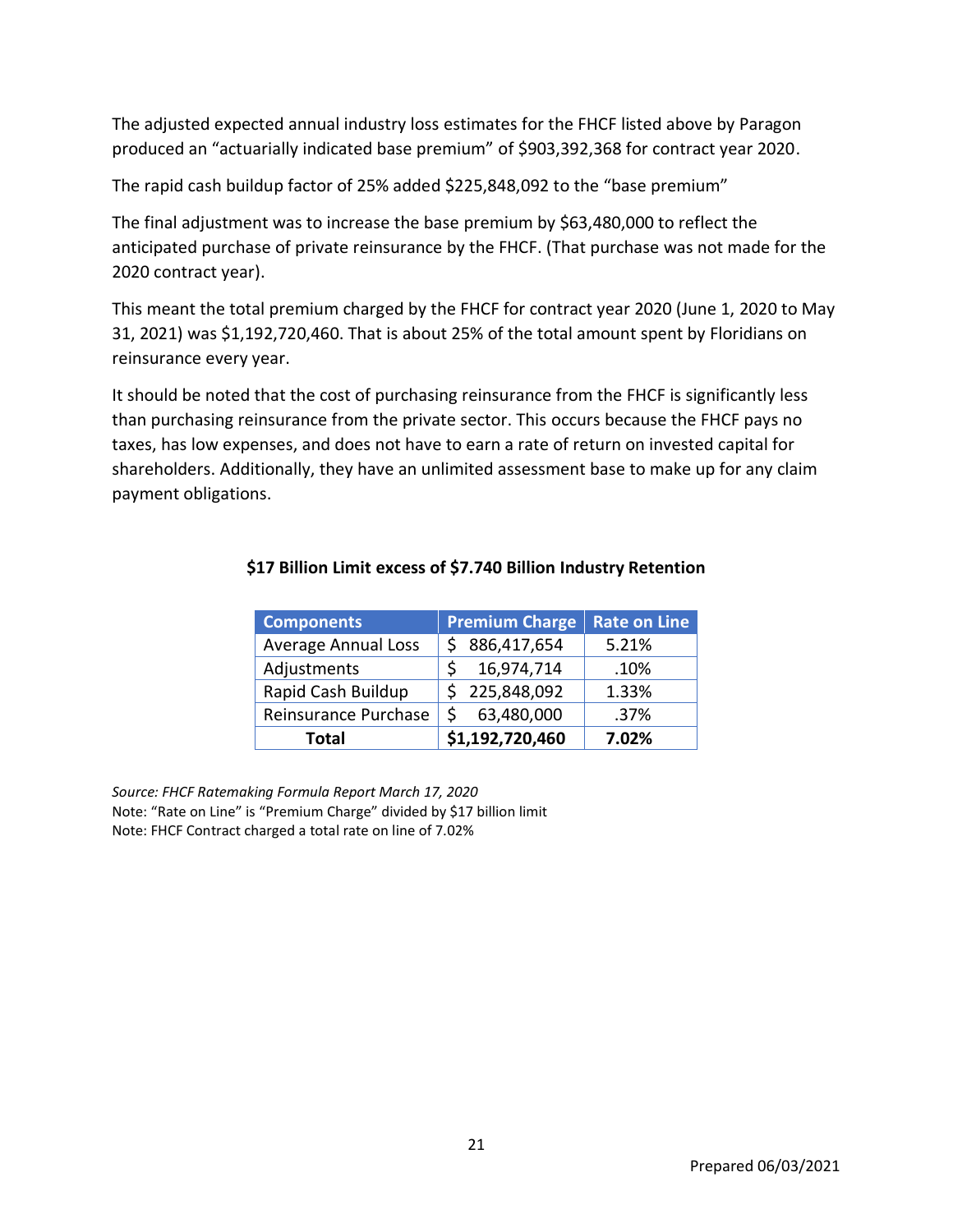In a 2011 presentation on behalf of Raymond James, John Forney made the statement that the cost reinsurance from the FHCF was only one third the cost of reinsurance provided by the private sector. At the time, Mr. Forney and Raymond James was a financial advisor to the FHCF and, while he might have overstated the case, he did have a valid point. The cost differential, as measured by rate on line, between the FHCF and the private sector today for the layer of reinsurance 90% of \$17 billion excess \$7.74 billion looks like this:

|                                                | <b>FHCF</b>        | <b>AIR</b>   | <b>KCC</b>   |
|------------------------------------------------|--------------------|--------------|--------------|
|                                                | <b>Calculation</b> | <b>Model</b> | <b>Model</b> |
| <b>Average Annual Loss</b>                     | 5.21%              | 3.99%        | 5.16%        |
| FHCF Premium (Rate on Line)                    | 7.02%              | 7.02%        | 7.02%        |
| FHCF Premium (Rate on line without rapid cash) | 5.69%              | 5.69%        | 5.69%        |
| Open Market Reinsurance Premium                | 14.24%             | 14.24%       | 14.24%       |
| Cost Savings (Rate on line)                    | 8.55%              | 8.55%        | 8.55%        |

*Note: Rate on line is the reinsurance premium divided by the limit*

The chart shows the following:

- The rate on line currently being charged by the private sector is two and one half times more expensive than the cost of the FHCF without the rapid cash buildup factor.
- The rate on line charged by the FHCF without the rapid cash build up exceeds the average annual loss projected by the KCC model. That means the rates being charged by the FHCF appear to be adequate.
- The rate on line being charged by the private reinsurers is three and one half times the average annual loss projected by the AIR model.